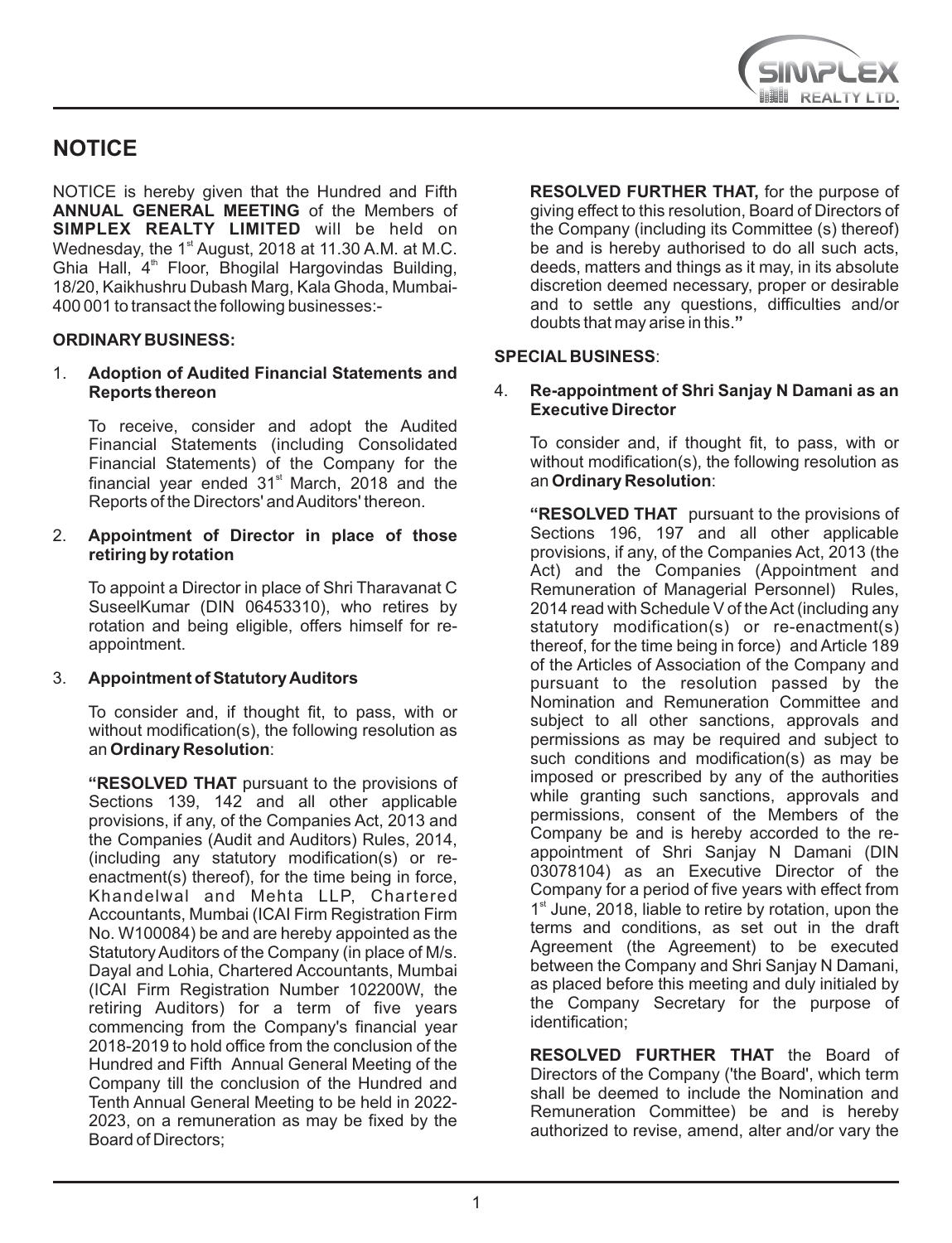terms and conditions in relation to the above remuneration in such a manner as may be permitted in accordance with the provisions of the Act and any amendment thereto or re-enactment thereof;

**RESOLVED FURTHER THAT** in case the Company, during the currency of tenure of Shri Sanjay N Damani as referred above, has no profits or its profits are inadequate, Shri Sanjay N Damani, Executive Director be paid the remuneration as 'Minimum Remuneration' in the respective financial year(s) as set out in the Agreement, notwithstanding that the same may exceed the ceiling limit laid down in Section 197, Schedule V to the Act and subject to the requisite approvals;

**RESOLVED FURTHER THAT,** for the purpose of giving effect to this resolution, the Board be and is hereby authorised to do all such acts, deeds, matters and things as it may, in its absolute discretion deemed necessary, proper or desirable and to settle any questions, difficulties and/or doubts that may arise in this regard.**"**

#### 5. **Revision in terms of remuneration of Smt. Sandhya R Kini, Whole–time Director of the Company**

To consider and, if thought fit, to pass, with or without modification(s), the following resolution as an **Ordinary Resolution**:

**RESOLVED THAT** pursuant to the provisions of Sections 196, 197 and all other applicable provisions, if any, of the Companies Act, 2013 (the Act) and the Companies (Appointment and Remuneration of Managerial Personnel) Rules, 2014 read with Schedule V of the Act (including any statutory modification(s) or re-enactment(s) thereof, for the time being in force) and pursuant to the resolution passed by the Nomination and Remuneration Committee and subject to all other sanctions, approvals and permissions as may be required and subject to such conditions and modification(s) as may be imposed or prescribed by any of the authorities while granting such sanctions, approvals and permissions, consent of the Members of the Company be and is hereby accorded to the revision in the terms of remuneration of Smt. Sandhya R Kini (DIN 03346789), Whole-time Director designated as an Executive Director of the Company to take effect from  $1<sup>st</sup>$  April, 2018, for the unexpired period of her term, upon the terms and conditions, as set out in

the draft Agreement (the Agreement) to be executed between the Company and Smt. Sandhya R Kini, as placed before this meeting and duly initialed by the Company Secretary for the purpose of identification;

**RESOLVED FURTHER THAT** the Board of Directors of the Company ('the Board', which term shall be deemed to include the Nomination and Remuneration Committee) be and is hereby authorized to revise, amend, alter and/or vary the terms and conditions in relation to the above remuneration in such a manner as may be permitted in accordance with the provisions of the Act and any amendment thereto or re-enactment thereof;

**RESOLVED FURTHER THAT** in case the Company, during the currency of tenure of Smt. Sandhya R Kini as referred above, has no profits or its profits are inadequate, Smt. Sandhya R Kini, as an Executive Director of the Company be paid the remuneration as 'Minimum Remuneration' in the respective financial year(s) as set out in the Agreement, notwithstanding that the same may exceed the ceiling limit laid down in Section 197, Schedule V to the Act and subject to the requisite approvals;

**RESOLVED FURTHER THAT,** for the purpose of giving effect to this resolution, the Board be and is hereby authorised to do all such acts, deeds, matters and things as it may, in its absolute discretion deemed necessary, proper or desirable and to settle any questions, difficulties and/or doubts that may arise in this regard.**"**

#### 6. **Approval for the Material Related Party Transaction(s)**

To consider and, if thought fit, to pass, the following resolution as an **Ordinary Resolution**:

**"RESOLVED THAT** pursuant to the provisions of Regulation 23(4) of the Securities Exchange Board of India (Listing Obligations and Disclosure Requirements) Regulations, 2015 (the Listing Regulations) and all applicable provisions of the Companies Act, 2013 (the Act) and the Rules made thereunder (including any statutory modification(s) or re-enactment(s) thereof, for the time being in force) and the Company's policy on Related Party Transactions and pursuant to the resolution passed by the Audit Committee and subject to all other sanctions, approvals and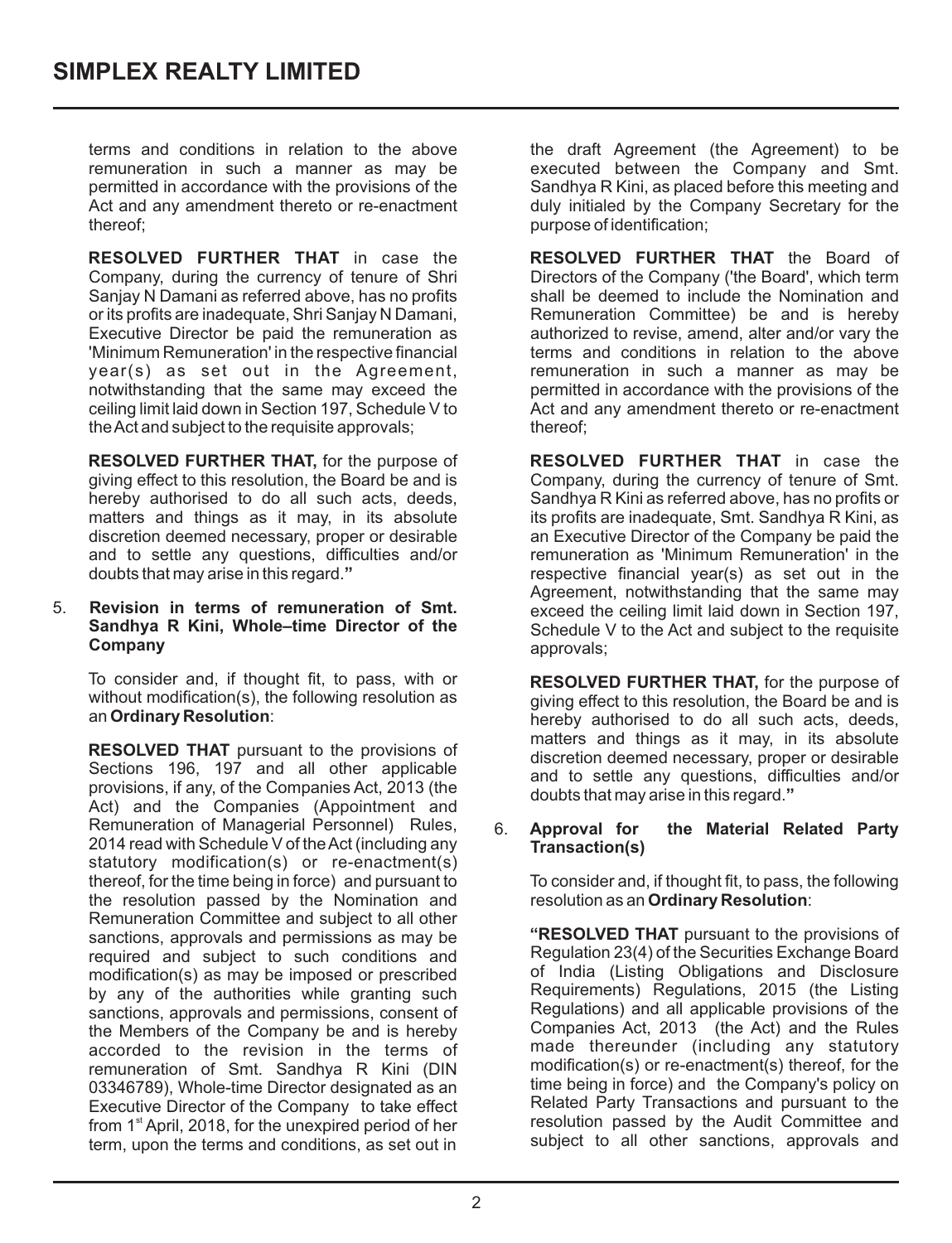

permissions as may be required, consent of the Members of the Company be and is hereby accorded to the Board of Directors ('the Board', which term shall deemed to include any committee(s) and/or any of the Directors/Person(s) authorized by Board of Directors of the Company to exercise the powers conferred by this resolution to the extent permitted by law) to enter into material contracts/arrangements/ transactions/ commitments/investments, in the ordinary course of business and at arm's length basis with Simplex Mills Company Limited and Simplex Papers Limited, which may be construed as a "Related Party" in terms of Regulation 2(1)(zb) of the Listing Regulations and Section 2(76) of the Act, on such terms and conditions as set out in the Explanatory Statement annexed to the Notice convening this meeting and as may be mutually agreed upon between the Company and Simplex Mills Company Limited and Simplex Papers Limited ;

**RESOLVED FURTHER THAT,** for the purpose of giving effect to this resolution, the Board be and is hereby authorised to do all such acts, deeds, matters and things as it may, in its absolute discretion deemed necessary, proper or desirable and to settle any questions, difficulties and/or doubts that may arise in this regard.**"**

By Order of the Board of Directors

Mumbai, 14<sup>th</sup> May, 2018 Company Secretary

**Shekhar R Singh** 

CIN: L17110MH1912PLC000351

## **Registered Office:**

30, Keshavrao Khadye Marg, Sant Gadge Maharaj Chowk, Mumbai-400 011

## **NOTES:**

1. The Explanatory Statement pursuant to the provisions of Section 102 of the Companies Act, 2013 (the Act), in respect of the Special Business under **Item numbers 3 4, 5 and 6** of the Notice dated  $14<sup>th</sup>$  May, 2018 is appended hereto. The relevant details of Directors seeking appointment/ re-appointment pursuant to the Regulation 36(3) of the SEBI (Listing Obligations and Disclosure Requirements) Regulations, 2015 (the Listing Regulations) is given in Annexure to this Notice.

- 2. **A MEMBER ENTITLED TO ATTEND AND VOTE AT THE MEETING IS ENTITLED TO APPOINT A PROXY TO ATTEND AND, ON A POLL, TO VOTE INSTEAD OF HIMSELF AND SUCH PROXY NEED NOT BE A MEMBER OF THE COMPANY.**  The proxies, in order to be valid, should be duly completed, stamped and signed and must be lodged at the registered office of the Company not less than 48 hours before the commencement of the meeting. A person can act as a proxy on behalf of Members not exceeding fifty (50) and holding in the aggregate not more than ten percent of the total share capital of the Company.
- 3. The Members/Proxy holders are requested to bring their duly filled Attendance Slip along with their copy of the Annual Report to the meeting.
- 4. **Book Closure:**

**The Register of Members and Transfer Books of the Company will be closed from Thursday,**  the 26<sup>th</sup> July, 2018 to Wednesday, the 1<sup>st</sup> August, **2018 (both days inclusive)** for the purpose of the Hundred and Fifth Annual General Meeting (AGM) or any adjournment thereof.

- 5. The Register of Directors and Key Managerial Personnel and their shareholding and the Register of Contracts or Arrangements in which the Directors are interested as maintained under Section 170 and Section 189 of the Act, respectively will be available for inspection by the Members at the AGM.
- 6. **Unclaimed Dividends:**

#### (a) **Transfer to the Investor Education and Protection Fund:**

Members are hereby informed that the Company is required to transfer dividends which have remained unpaid/unclaimed for a period of seven years from the date on which dividend has become due for payment to the Investor Education & Protection Fund (IEPF) established by the Government. Accordingly, during the year, unclaimed dividends amounting  $\overline{z}$  5,20,125/- pertaining to the financial year 2009-10 has been transferred to IEPF on 17<sup>th</sup> October, 2017.

Members are requested to note that no claim shall lie against the Company in respect of any amount of dividend remaining unclaimed/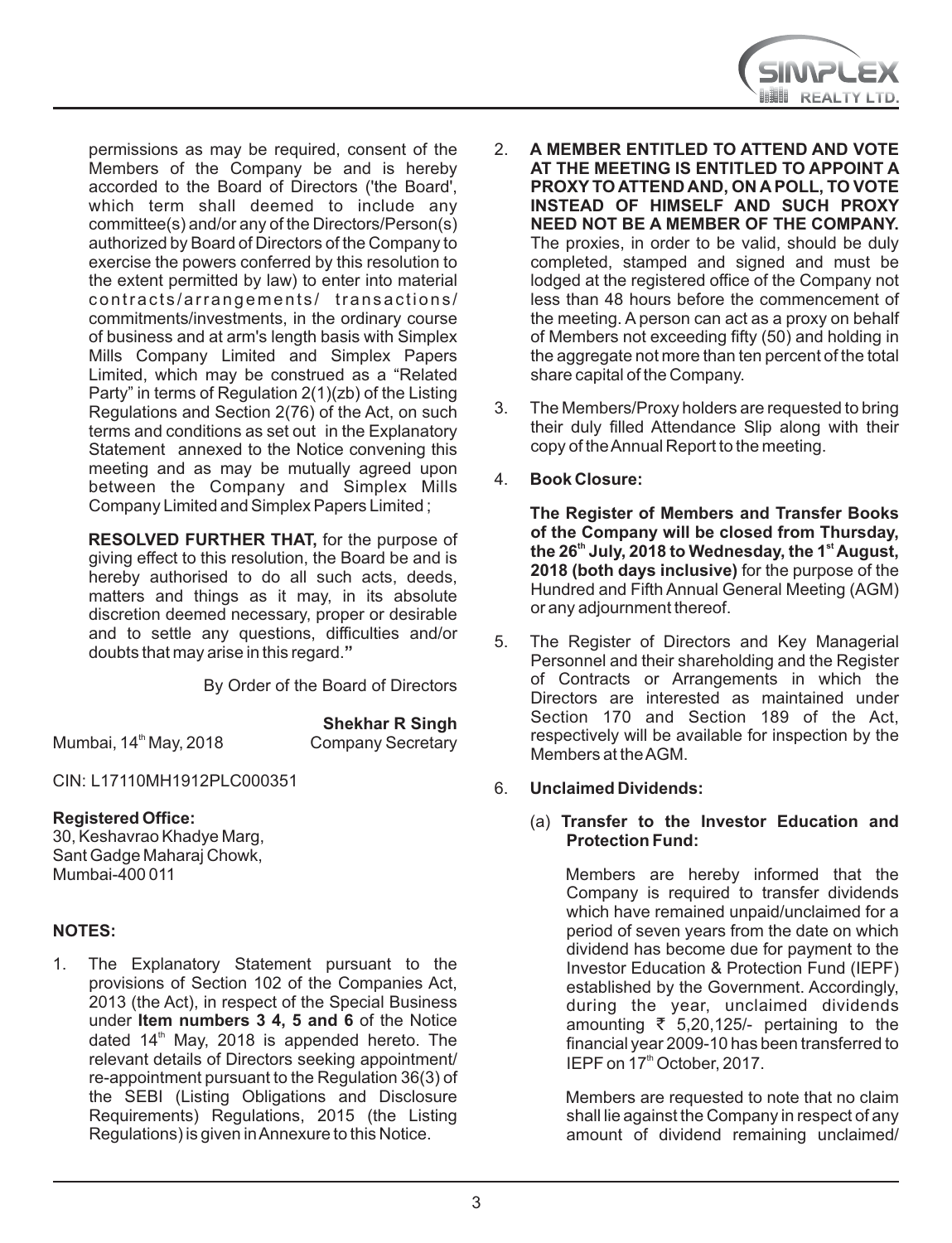unpaid for a period of seven years from the dates they became first due for payment. Any Member, who has not claimed the dividend in respect of the financial year ended 31<sup>st</sup> March. 2011 and onwards is requested to approach the Company/the Share Transfer Agent (STA) of the Company for claiming the same as early as possible but not later than  $17<sup>th</sup>$  September, 2018.

#### (b) **Details of Unclaimed Dividends on Website:**

In order to help Members to ascertain the status of Unclaimed Dividends, the Company has uploaded the information in respect of Unclaimed Dividends for the financial year ended 31<sup>st</sup> March, 2011 and subsequent years on the website of Investor Education and Protection Fund, www.iepf.gov.in and under "Investor Relations" section on the website of the Company, – www.simplexgroup.com .

### (c) **Transfer of "Underlying Share" into IEPF:**

In terms of Section 125(6) of the Act read with IEPF Authority (Accounting, Audit, Transfer and Refund) Rules, 2016, the Company is required to transfer the shares in respect of which dividends have remained unclaimed for a period of seven consecutive years to the IEPF Suspense Account established by the Central Government. As required under the said Rules, the Company has published a Notice in the newspapers inviting the Members attention to the aforesaid Rules. The Company has also sent individual communication to the concerned Members whose shares are liable to be transferred to IEPF Suspense Account, pursuant to the said Rules.

The Company has also uploaded full details of such shares due for transfer as well as unclaimed dividends under "Investor Relations" section on the website of the Company.

## 7. **Nomination Facility:**

As per the provisions of Section 72 of the Act, facility for making nomination is available for the Members in respect of the shares held by them. Members holding shares in single name and who have not yet registered their nomination are requested to register the same by submitting Form No. SH-13. If a Member desires to cancel the earlier nomination and record fresh nomination, he may submit the same in Form No. SH-14. Both Forms are appended at the end of the Annual Report. Members holding shares in physical form are requested to submit the forms to the Company's STA. Members holding shares in electronic form may obtain Nomination forms from their respective Depository Participant.

### 8. **Updation of Members' Details:**

The format of the Register of Members prescribed by the Ministry of Corporate Affairs under the Act, requires the Company/STA to record additional details of Members, including their PAN details, email address, bank details for payment of dividend, etc. A form for capturing the additional details is appended at the end of this Annual Report. Members holding shares in physical form are requested to submit the filled in form to the Company or its STA. Members holding shares in electronic form are requested to submit the details to their respective Depository Participants.

- 9. Electronic copy of the Annual Report for 2017-18 is being sent to all Members whose email addresses are registered with the Company/ Depository Participants for communication purposes, unless any Member has requested for a hard copy of the same. For Members who have not registered their email addresses, physical copies of the Annual Report for 2017-18 are being sent in the permitted mode.
- 10. To support the "Green Initiative", Members who have not registered their email addresses are requested to register the same with the Company's STA /their Depository Participants, in respect of shares held in physical/electronic mode respectively.
- 11. Corporate Members intending to send their Authorized Representatives to attend and vote at the Meeting are requested to ensure that the Authorized Representative carries a duly certified true copy of their Board Resolution.

#### 12. **Voting through Electronic means**

I In compliance with provisions of Section 108 of the Act read with Rule 20 of the Companies (Management and Administration) Rules, 2014 and the Listing Regulations, as amended from time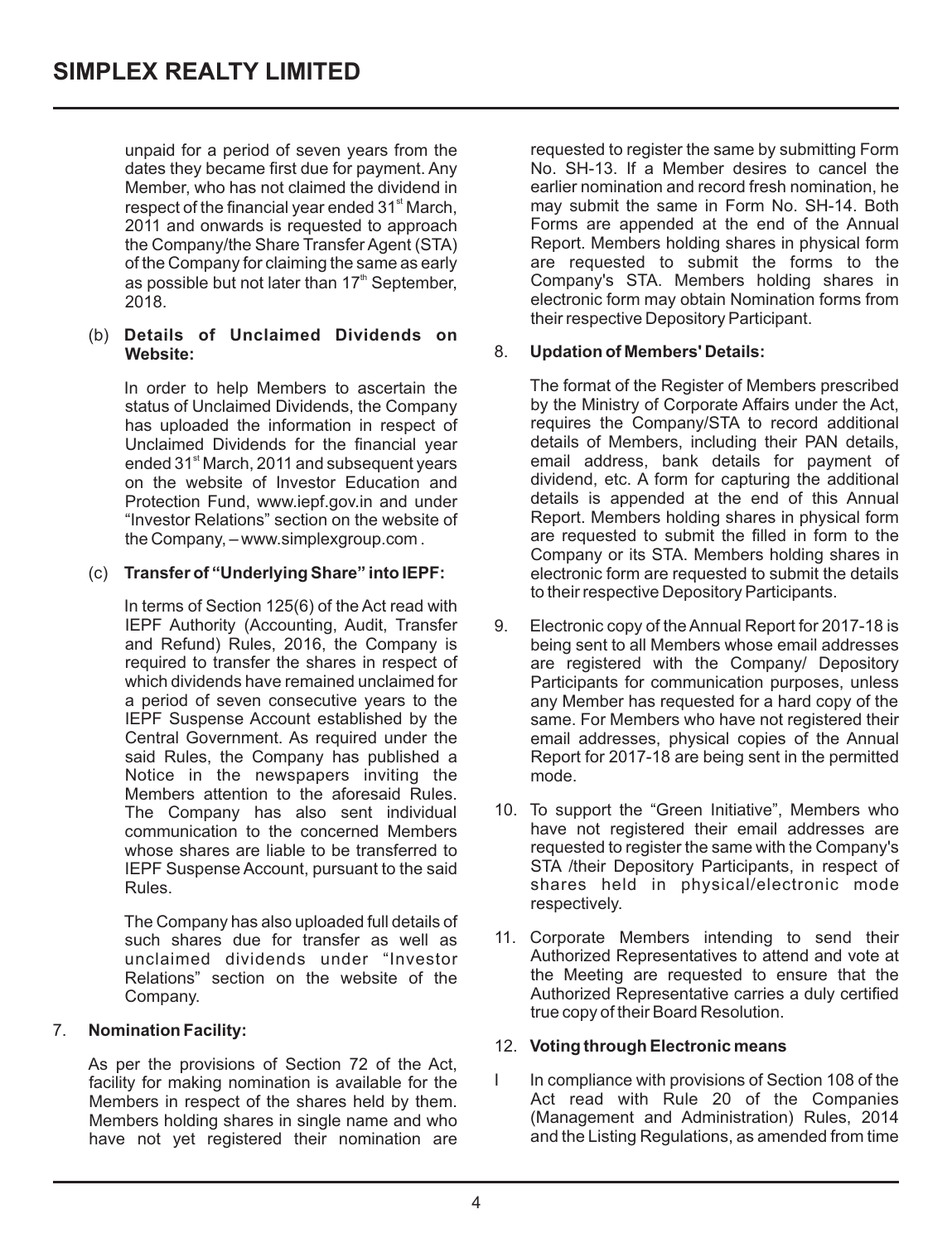

to time the Company is pleased to provide the Members facility of 'remote e-voting' (e-voting from a place other than venue of the AGM) to exercise their right to vote at the AGM. The business may be transacted through e-Voting Services provided by Central Depository Service (India) Limited (CDSL).

The facility for voting, either through electronic voting system or through ballot/polling paper shall also be made available at the venue of the AGM. The Members attending the meeting, who have not already cast their vote through remote e-voting shall be able to exercise their voting rights at the meeting. The Members who have already cast their vote through remote e-voting may attend the meeting but shall not be entitled to cast their vote again at the AGM.

### **The instructions for Members voting electronically are as under:**

- (i) The voting period begins on Sunday,  $29<sup>th</sup>$  July, 2018 (10.00 a.m.) and ends on Tuesday,  $31<sup>st</sup>$ July, 2018 (5.00 p.m.). During this period, Members of the Company, holding shares either in physical form or in dematerialized form, as on the cut-off date (record date) of the Wednesday, the 25<sup>th</sup> July, 2018, may cast their vote electronically. The e-voting module shall be disabled by CDSL for voting thereafter.
- (ii) The Members should log on to the e-voting website www.evotingindia.com.
- (iii) Click on Members.
- (iv) Now Enter your User ID
	- a. For CDSL: 16 Digits beneficiary ID,
	- b. For NSDL: 8 Character DPID followed by 8 Digits Client ID,
	- c. Members holding shares in Physical Form should enter Folio Number registered with the Company.
- (v) Next enter the Image Verification as displayed and Click on Login.
- (vi) If you are holding shares in demat form and had logged on to www.evotingindia.com and voted on an earlier voting of any company, then your existing password is to be used.

(vii) If you are a first time user, follow the steps given below:

**For Members holding shares in Demat Form and Physical Form**

| PAN                                                                    | Enter your 10 digit alpha-numeric PAN<br>issued by Income Tax Department<br>(Applicable for both demat shareholders<br>as well as physical shareholders)<br>Members who have not updated their<br>PAN with the Company/Depository<br>Participant are requested to use the<br>first two letters of their name and the 8<br>digits of the sequence number in the<br>PAN field<br>In case the sequence number is less<br>than 8 digits enter the applicable<br>number of 0's before the number after<br>the first two characters of the name in<br>CAPITAL letters. Eg. If your name is<br>Ramesh Kumar with sequence number<br>1 then enter RA00000001 in the PAN<br>field. |
|------------------------------------------------------------------------|---------------------------------------------------------------------------------------------------------------------------------------------------------------------------------------------------------------------------------------------------------------------------------------------------------------------------------------------------------------------------------------------------------------------------------------------------------------------------------------------------------------------------------------------------------------------------------------------------------------------------------------------------------------------------|
| Dividend<br>Bank<br>Details<br>OR.<br>Date of<br><b>Birth</b><br>(DOB) | Enter the Dividend Bank Details or Date of<br>Birth (in dd/mm/yyyy format) as recorded<br>in your demat account or in the Company<br>records in order to login. If both the details<br>are not recorded with the depository or<br>Company please enter the member id/<br>folio number in the Dividend Bank details<br>field as mentioned in instruction (iv).                                                                                                                                                                                                                                                                                                             |

- (viii) After entering these details appropriately, click on "SUBMIT" tab.
- (ix) Members holding shares in physical form will then directly reach the Company selection screen. However, Members holding shares in demat form will now reach 'Password Creation' menu wherein they are required to mandatorily enter their login password in the new password field. Kindly note that this password is to be also used by the demat holders for voting for resolutions of any other company on which they are eligible to vote, provided that company opts for e-voting through CDSL platform. It is strongly recommended not to share your password with any other person and take utmost care to keep your password confidential.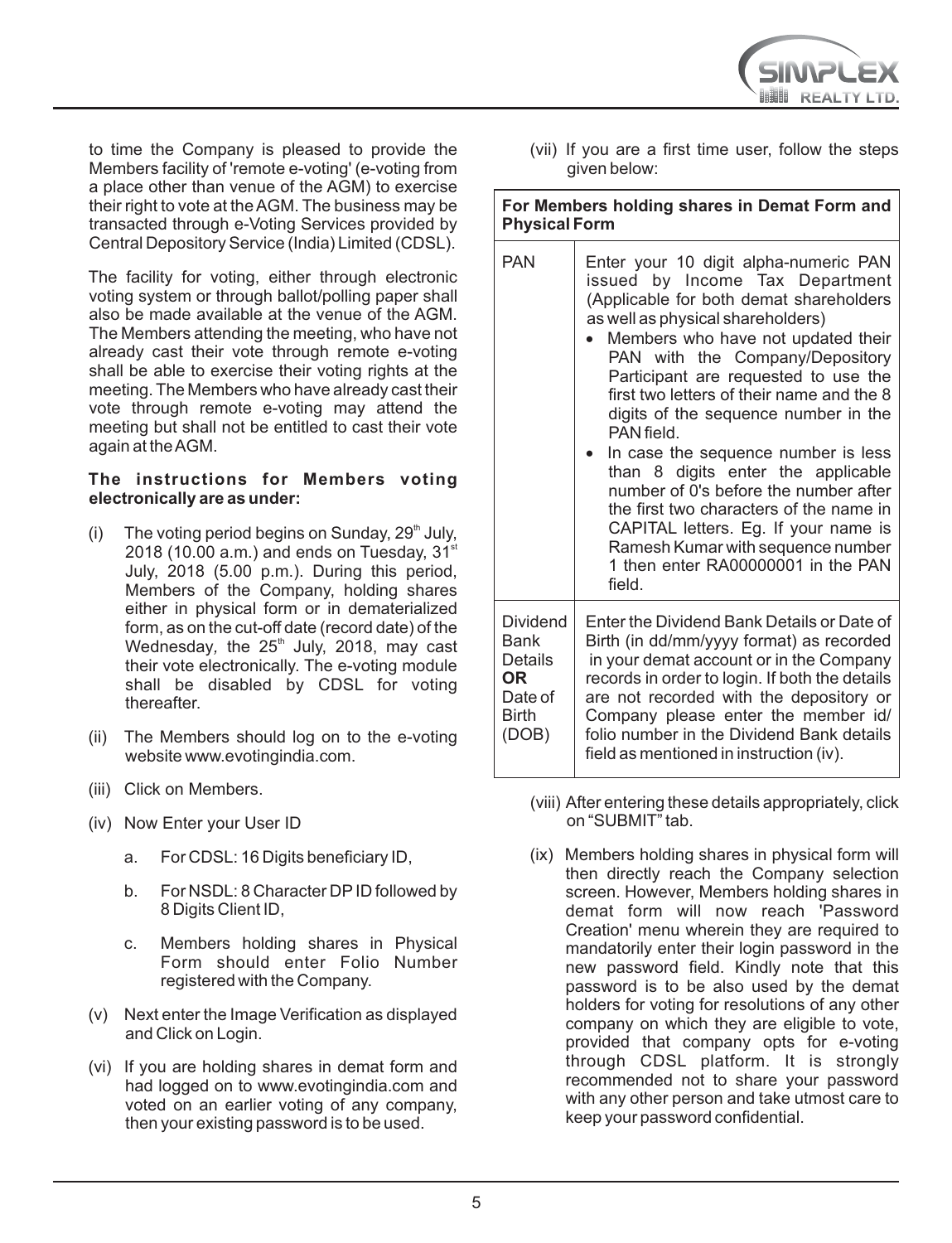- (x) For Members holding shares in physical form, the details can be used only for evoting on the Resolutions contained in this **Notice**
- (xi) Click on the EVSN for the relevant <Company Name> on which you choose to vote.
- (xii) On the voting page, you will see "RESOLUTION DESCRIPTION" and against the same the option "YES/NO" for voting. Select the option "YES" or "NO" as desired. The option YES implies that you assent to the Resolution and option NO implies that you dissent to the Resolution.
- (xiii) Click on the "RESOLUTIONS FILE LINK" if you wish to view the entire Resolution details.
- (xiv) After selecting the Resolution you have decided to vote on, click on "SUBMIT". A confirmation box will be displayed. If you wish to confirm your vote, click on "OK", else to change your vote, click on "CANCEL" and accordingly modify your vote.
- (xv) Once you "CONFIRM" your vote on the resolution, you will not be allowed to modify your vote.
- (xvi) You can also take out print of the voting done by you by clicking on "Click here to print" option on the Voting page.
- (xvii) If Demat account holder has forgotten the changed password then enter the User ID and the image verification code and click on Forgot Password and enter the details as prompted by the system.
- (xviii) Note for Non- Individual Members and Custodians
	- · Non-Individual members (i.e. other than Individuals, HUF, NRI etc.) are required to log on to www.evotingindia.com and register themselves as Corporates.
	- · Ascanned copy of the Registration Form bearing the stamp and sign of the entity should be emailed to helpdesk.evoting@cdslindia.com.
- · After receiving the login details they should create compliance user using the admin login and password. The Compliance user would be able to link the depository account(s)/folio numbers on which they wish to vote.
- The list of accounts should be mailed to helpdesk.evoting@cdslindia.com and on approval of the accounts they would be able to cast their vote.
- · A scanned copy of the Board Resolution and Power of Attorney (POA) which they have issued in favour of the Custodian, if any, should be uploaded in PDF format in the system for the scrutinizer to verify the same.
- (xix) In case you have any queries or issues regarding e-voting, you may refer the Frequently Asked Questions and e-voting manual available at www.evotingindia.com under help section or write an email to helpdesk.evoting@cdslindia.com.
- the Wednesday, the 25<sup>th</sup> July, 2018. II The voting rights of Members shall be in proportion to their shares of the paid up equity share capital of the Company as on the cut-off date (record date) of
- III Shri Manish L. Ghia of M/s. Manish Ghia & Associates, Practising Company Secretary, Mumbai has been appointed as the Scrutinizer to scrutinize the e-voting process in a fair and transparent manner.
- IV The Scrutinizer shall, immediately after the conclusion of voting at the AGM, first count the votes cast at the meeting, thereafter unblock the votes cast through remote e-voting in the presence of at least two witnesses not in the employment of the Company and make not later than three days of conclusion of the meeting a consolidated Scrutinizer's report of the total votes cast in favour or against, if any, to the Chairman or a person authorized by him in writing who shall countersign the same.
- Company's website www.simplexgroup.com and V The Results shall be declared on or after the AGM of the Company. The Results declared alongwith the Scrutinizer's Report shall be placed on the on the website of CDSL within two days of passing of the resolutions at the AGM of the Company and communicated to the BSE Limited.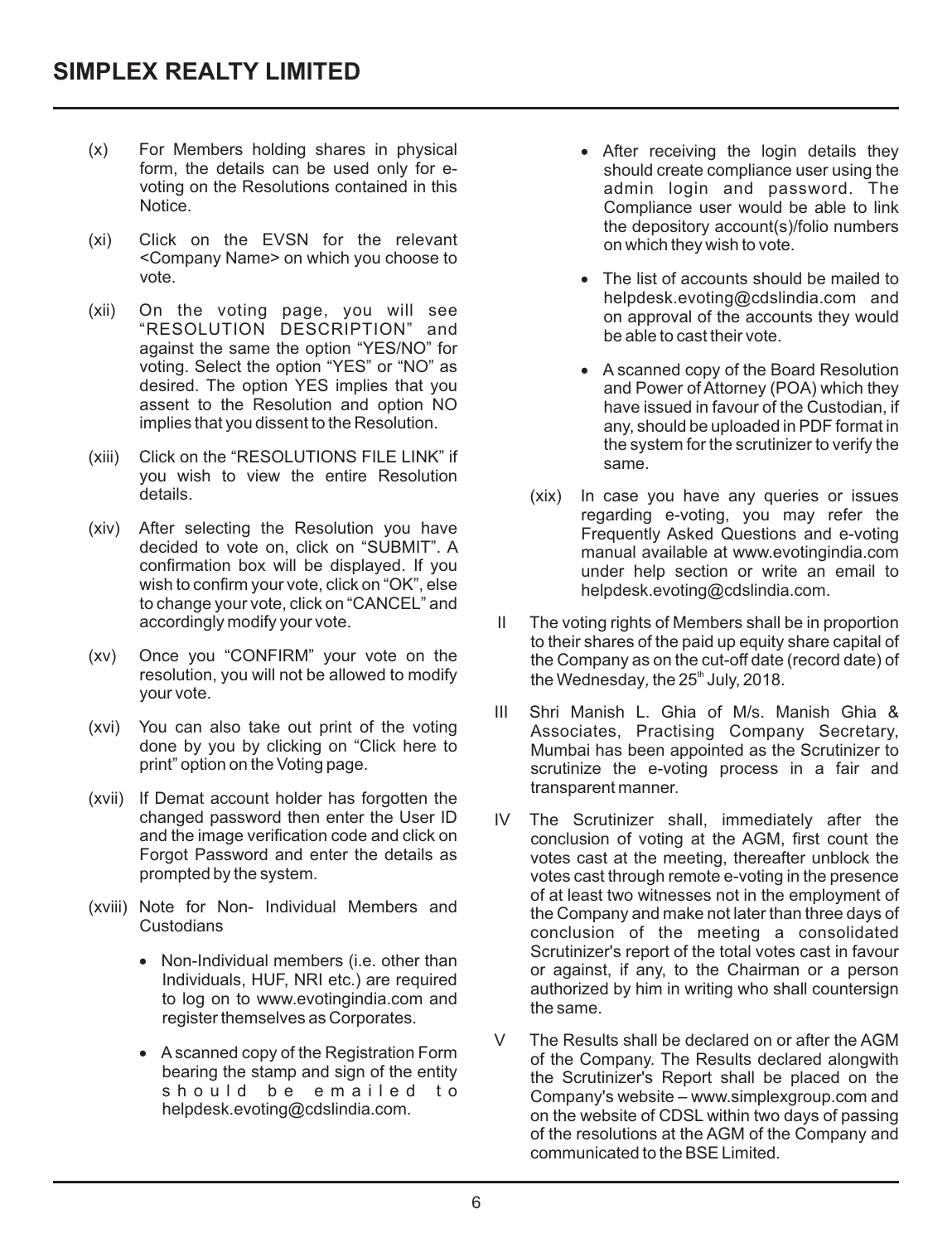

VI All documents referred to in the accompanying Notice and the Explanatory Statement shall be open for inspection at the Registered Office of the Company during normal business hours (10.00 A.M. to 6.00 P.M.) on all working days, upto and including the date of the AGM of the Company.

### **EXPLANATORYSTATEMENT**

As required by Section 102 of the Companies Act, 2013 (the Act), the following Explanatory Statement sets out all material facts relating to the business mentioned under **Item numbers 3, 4, 5 and 6** of the accompanying Notice dated 14<sup>th</sup> May, 2018.

#### **Item No. 3**

Though not statutorily required, the following is being provided as an additional information to the Members.

Pursuant to the provisions of Section 139 of the Act read with applicable Rules made thereunder, an Audit firm can act as Auditors for a maximum tenure of two terms of five consecutive years. For the purpose of reckoning this limit, existing tenure of the Auditors needs to be counted. Accordingly, the tenure of office of M/s. Dayal Lohia & Co., Chartered Accountants, as the Statutory Auditors will be expired with the conclusion of the Hundred and Fifth AGM. M/s. Dayal Lohia & Co., Chartered Accountants, have been the Statutory Auditors of the Company since the financial year 2008- 09.

Khandelwal and Mehta LLP, Chartered Accountants, Mumbai (ICAI Firm Registration Firm No. W100084), have been appointed as the Statutory Auditors of the Company for a term of five years commencing from the Company's financial year 2018-19 to hold office from the conclusion of the Hundred and Fifth AGM till the conclusion of Hundred Tenth AGM on a remuneration as may be fixed by the Board of Directors.

None of the Directors and Key Managerial Personnel of the Company and/or their relatives are in any way concerned or interested in the Resolution at item No. 3 of the Notice.

The Board recommends the Resolution at item No. 3 of the Notice for your approval.

#### **Item No. 4**

Shri Sanjay N Damani was appointed as an Executive Director of the Company for a period of three years with effect from 1<sup>st</sup> June, 2015. The term of his office expires

on 31<sup>st</sup> May, 2018. The Board of Directors at its meeting held on  $14<sup>th</sup>$  May, 2018 on the recommendation of Nomination and Remuneration Committee approved the re-appointment of Shri Sanjay N Damani as an Executive Director of the Company for a period of five vears with effect from 1<sup>st</sup> June, 2018, upon the terms and conditions, including remuneration as set out in the Agreement, subject to the necessary approvals.

Shri Sanjay N Damani has been associated with the Company since 2012 and holds 61,553 equity shares in the Company. He has also been appointed as a member of Corporate Social Responsibility Committee of the Company. Shri Nandan Damani and Shri Sanjay N Damani are related to each other.

Shri Sanjay N Damani is an MBAfrom Bryant University, Rhode Island, USA having experience in the area of Marketing, Finance and General Management.

He currently serves as a Director on the Boards of The Nav Bharat Refrigeration And Industries Limited, Shreelekha Global Finance Limited, Simplex Renewable Resources Private Limited, Lucky Vyapaar and Holdings Private Limited and Enas Foundation.

The Board considers that the re-appointment of Shri Sanjay N Damani as the Executive Director of the Company would be of immense benefit to the Company. The Agreement to be executed between the Company and Shri Sanjay N Damani contains, *inter-alia*, the following terms and conditions:

- I Remuneration:
	- Salary:

The proposed remuneration is  $\bar{\tau}$  80,000/- per month, payable as under**:** 

- a Basic Salary: ₹40,000/- per month
- b House Rent Allowance: ₹ 20,000/- per month.
- c Perquisite as shown below upto ₹20,000/- per month.
- ii Perquisites:

Monetary value of the perquisites shall be restricted to the aforesaid amount or such other amount as may be permissible according to law from time to time in force, and as may be determined by the Board of Directors.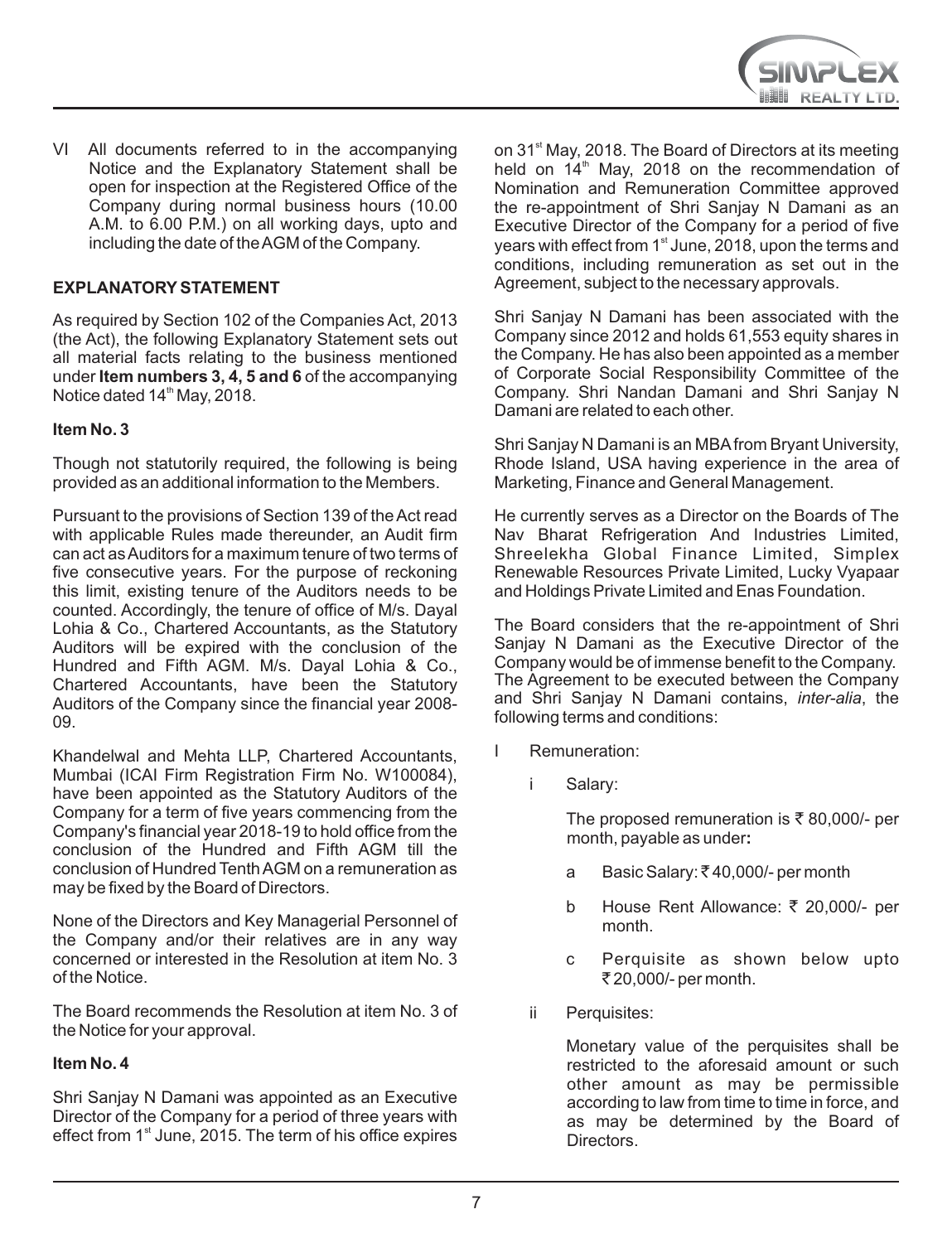- A In addition to salary, Shri Sanjay N Damani will be entitled to perquisites and allowances like reimbursement of expenses in respect of gas, electricity and water, furnishing and repairs, medical reimbursement and leave travel concession for self and his family, club fees, personal accident insurance and such other payments in nature of perquisites and allowances as may be decided by the Board of Directors from time to time.
- B Shri Sanjay N Damani shall also be eligible to the following perquisites which shall not be included in the computation of the ceiling on remuneration specified above:
	- a gratuity payable at a rate not exceeding half a month's salary for each completed year of service, and
	- b Leave: One month on full pay and allowances as per the Rules of the Company but not exceeding one month's leave for every 11 months of service. The leave accumulated but not availed of will be allowed to be encashed at the end of the tenure.
- C The Company shall provide a car for use on Company's business and telephone at the residence of Shri Sanjay N Damani. Shri Sanjay N Damani will be billed by the Company for personal long distance calls on telephone and use of car for personal purposes.
- D The Executive Director shall not be paid any sitting fees for attending the meetings of the Board of Directors or Committees thereof.
- iii Commission:

Such remuneration as calculated with reference to the net profits of the Company in particular financial year, if any, as may be determined by the Nomination and Remuneration Committee and/or the Board of Directors at the end of each financial year, subject to overall ceiling stipulated in Section 198 of the Act.

II Minimum Remuneration:

Where in respect of any financial year, during the tenure of Shri Sanjay N Damani as the Executive Director of the Company, the Company has no profits or its profits are inadequate, Shri Sanjay N Damani as the Executive Director of the Company shall be paid the aforementioned remuneration as "Minimum Remuneration" in the respective financial year(s) as set out in the Agreement, notwithstanding that the same may exceed the ceiling limit laid down in Section 197, Schedule V to the Act and subject to the requisites approvals.

- III Other Terms and Conditions:
	- a The tenure of the Executive Director shall be for a period of five years commencing from  $1<sup>st</sup>$ June, 2018.
	- b The Executive Director shall devote his whole time and attention to the business of the Company and carry out such duties, as may be entrusted to him by the Board of Directors from time to time and exercise such powers as may be assigned to him, subject to superintendence, control and directions of the Board of Directors in connection with and in the best interests of the business of the Company.
	- c The Executive Director shall not exceed the powers so delegated by the Board of Directors, pursuant to clause(III)(b) above.
	- d The Executive Director undertakes to employ the best of the skill and ability to make his utmost endeavors to promote the interests and welfare of the Company and to conform to and comply with the directions and regulations of the Company and all such orders and directions as may be given to him from time to time by the Board of Directors.
	- e The personnel policies of the Company and the related Rules which are applicable to other employees of the Company will also be applicable to the Executive Director, unless specifically provided otherwise.
	- f The terms and conditions of the appointment of the Executive Director may be altered and varied from time to time by the Board of Directors as it may, in its discretion deem fit, irrespective of the limits stipulated under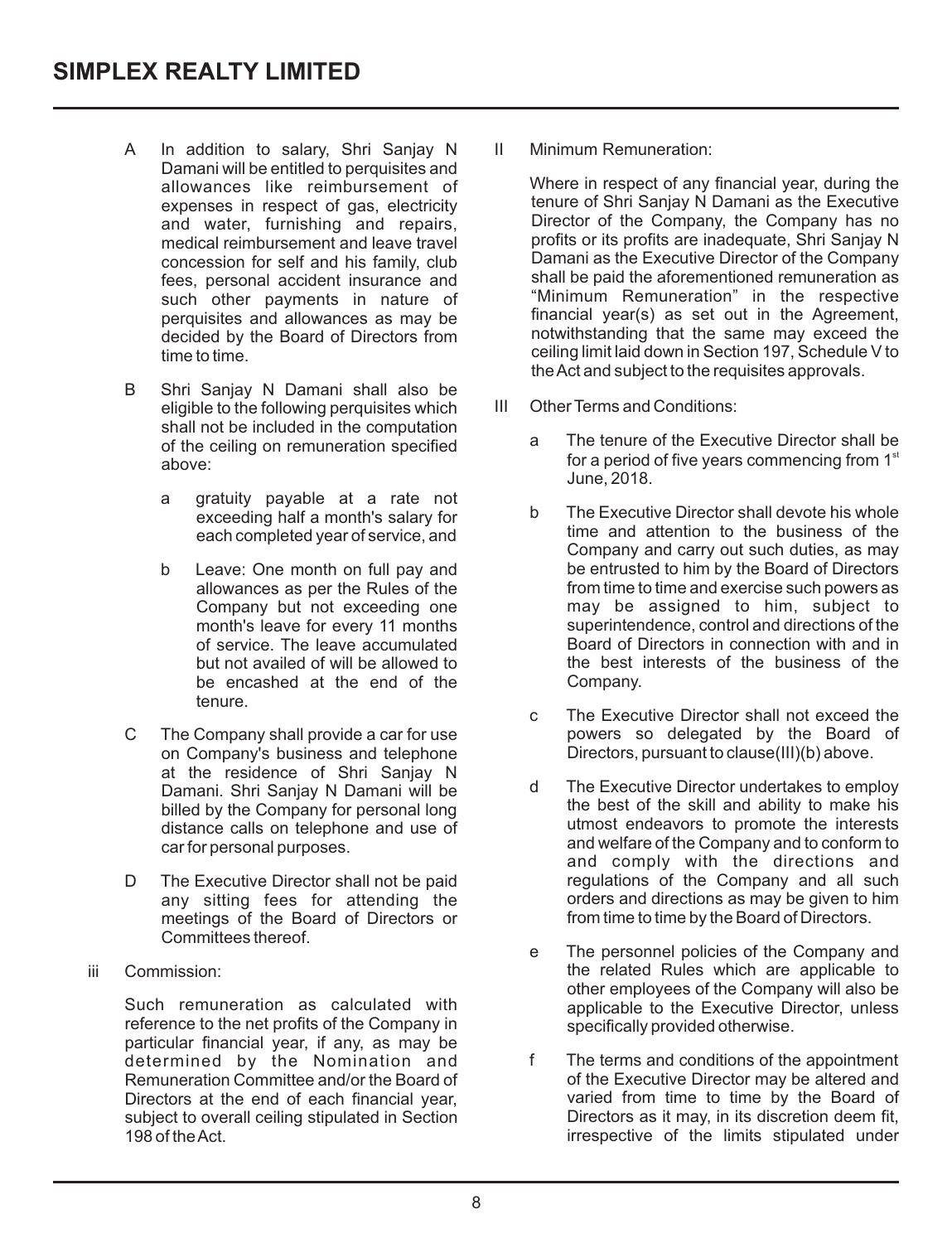

Schedule V to the Act or any amendments made hereafter in this regard, in such manner as my be agreed to between the Board of Directors and the Executive Director, subject to such approvals as may be required.

g The said draft Agreement may be terminated by either party giving to other party by Ninety days' notice in writing.

The Members are being informed of the remuneration package by way of explanatory statement as given above.

The Board of Directors and Executive Director have agreed on the terms of employment. After obtaining approval from Members, the Board will formally execute the Agreement with the Executive Director reflecting the terms.

The re-appointment of Shri Sanjay N Damani as the Executive Director and remuneration payable to him are in line with provisions, Schedule V to the Act and subject to the approval of the Members to be obtained at this AGM and to the extent any of the provisions herein are inconsistent or contrary to terms of such approval, the latter will prevail.

The period of office of Shri Sanjay N Damani shall be liable to determination by retirement of directors by rotation. If Shri Sanjay N Damani is re-appointed as a director, immediately on retirement by rotation, he shall continue to hold office of as an Executive Director of the Company and such re-appointment as director shall not be deemed to constitute break in his appointment as the Executive Director of the Company.

A copy of the Agreement is available for inspection without any fee by the Members at the Registered Office of the Company during normal business hours on all working days, upto and including the date of the AGM.

Except Shri Nandan Damani and Shri Sanjay N Damani, none of the Director is interested in the said reappointment and remuneration payable to Shri Sanjay N Damani as the Executive Director of the Company.

The Explanatory Statement together with the accompanying Notice may also be regarded as an abstract of the Agreement and Memorandum of interest under Section 190 of the Act.

The Board recommends the Resolution at Item No. 4 of the Notice for your approval.

### **Item No. 5**

The Members of the Company at the Hundred and Fourth Annual General Meeting of the Company held on 8<sup>th</sup> August, 2017, approved the appointment of Smt. Sandhya R Kini as a Whole-time Director designated as an Executive Director for a period of five years with effect from 21<sup>st</sup> October, 2016 to 20<sup>th</sup> October, 2021 on a remuneration consisting of  $\overline{\xi}$  42,000/- per month.

The Board of Directors at its meeting held on 14<sup>th</sup> May, 2018, on the recommendation of the Nomination and Remuneration Committee and taking into consideration of her efforts given to and involvement in the Company's project and the various initiatives etc. and her present salary and future revisions, if any, has approved to the revision in the salary from the existing  $\bar{\tau}$  42,000/- to ₹ 45,000/- per month with effect from 1<sup>st</sup> April, 2018. All other terms and condition in relation to her appointment and remuneration as approved by the Members remain unchanged.

Smt. Sandhya R Kini has been associated with the Company since 2011 and holds 100 equity shares in the Company. She is also a Director on the Board of Lucky Vyapaar and Holdings Private Limited and Simplex Renewable Resources Private Limited.

Smt. Sandhya R Kini is commerce graduate and having experience in the field of general administration.

The supplementary Agreement to be executed between the Company and Smt. Sandhya R Kini contains, *interalia*, the following terms and conditions:

- I Remuneration:
	- Salary:

The proposed remuneration is  $\bar{\tau}$  45,000/- per month, payable as under**:** 

- a Basic Salary: ₹16,800/- per month
- b House Rent Allowance: ₹ 8,400/- per month.
- c Perquisite as shown below upto ` 19,800/- per month.
- ii Perquisites:

Monetary value of the perquisites shall be restricted to the aforesaid amount or such other amount as may be permissible according to law from time to time in force, and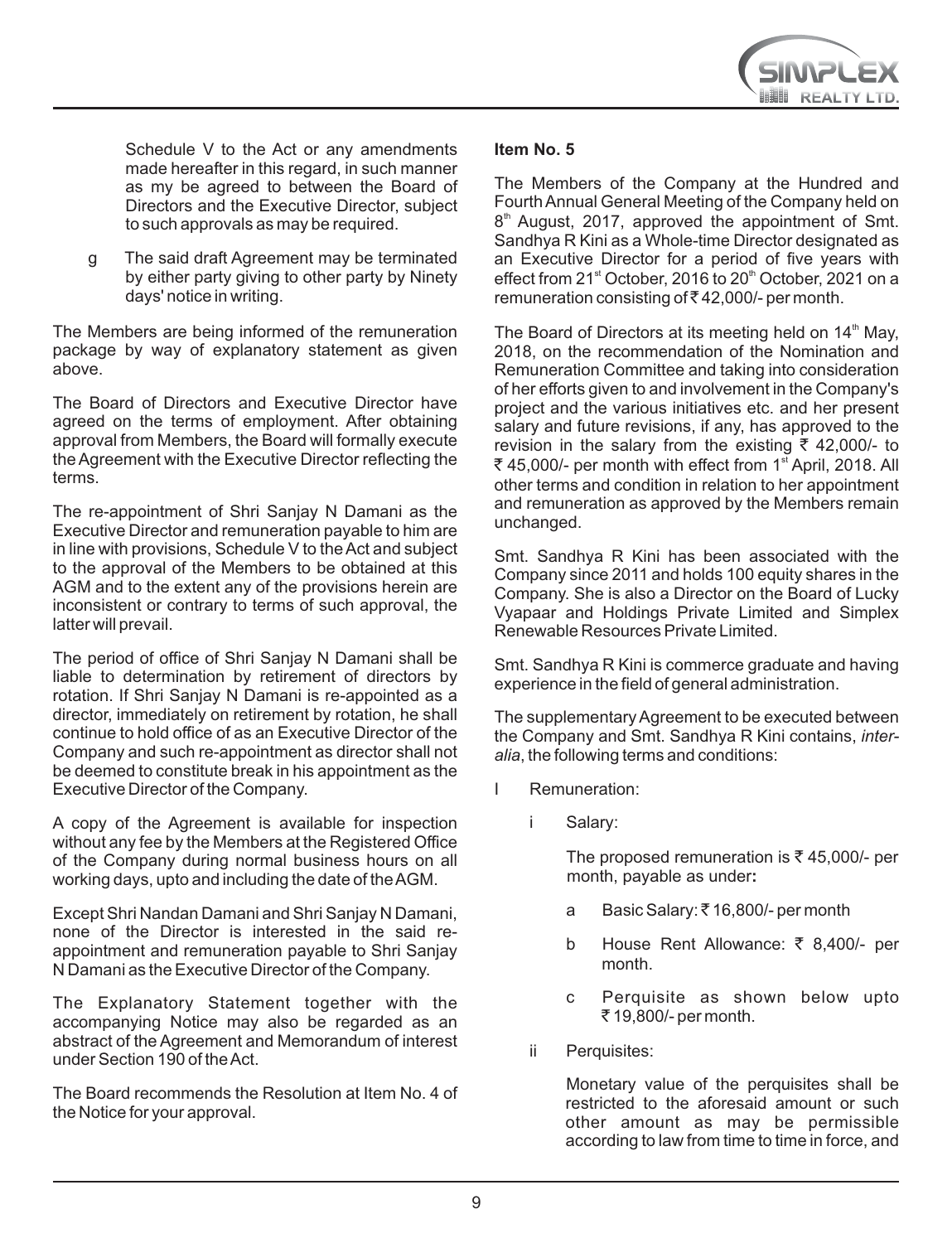as may be determined by the Board of Directors.

- A In addition to salary, Smt. Sandhya R Kini will be entitled to perquisites and allowances like personal medical insurance and such other payments in nature of perquisites and allowances as may be decided by the Board of Directors from time to time on the recommendation of the Nomination and Remuneration Committee, to discharge her duty as the Executive Director.
- B Smt. Sandhya R Kini shall also be eligible to the following perquisites which shall not be included in the computation of the ceiling on remuneration specified above:
	- a gratuity payable at a rate not exceeding half a month's salary for each completed year of service, and
	- b Leave: One month on full pay and allowances as per the Rules of the Company but not exceeding one month's leave for every 11 months of service.
- C The Company shall provide a car for use on Company's business purposes.
- D The Executive Director shall not be paid any sitting fees for attending the meetings of the Board of Directors or Committees thereof.
- iii Commission:

Such remuneration as calculated with reference to the net profits of the Company in particular financial year, if any, as may be determined by the Nomination and Remuneration Committee and/or the Board of Directors at the end of each financial year, subject to overall ceiling stipulated in Section 198 of the Act.

II Minimum Remuneration:

Where in respect of any financial year, during the tenure of Smt. Sandhya R Kini as the Executive Director of the Company, the Company has no profits or its profits are inadequate, Smt. Sandhya

R Kini shall be paid the aforementioned remuneration as "Minimum Remuneration" in the respective financial year(s) as set out in the Agreement, notwithstanding that the same may exceed the ceiling limit laid down in Section 197, Schedule V to the Act and subject to the requisites approvals.

- III Other Terms and Conditions:
	- a The Executive Director shall devote her whole time and attention to the business of the Company and carry out such duties, as may be entrusted to her by the Board of Directors from time to time and exercise such powers as may be assigned to her, subject to superintendence, control and directions of the Board of Directors in connection with and in the best interests of the business of the Company.
	- b The Executive Director shall not exceed the powers so delegated by the Board of Directors, pursuant to clause (III)(a) above.
	- c The Executive Director undertakes to employ the best of the skill and ability to make her utmost endeavors to promote the interests and welfare of the Company and to conform to and comply with the directions and regulations of the Company and all such orders and directions as may be given to her from time to time by the Board of Directors.
	- d The personnel policies of the Company and the related Rules which are applicable to other employees of the Company will also be applicable to the Executive Director, unless specifically provided otherwise.
	- e The terms and conditions of the appointment of the Executive Director may be altered and varied from time to time by the Board as it may, in its discretion deem fit, irrespective of the limits stipulated under Schedule V to the Act or any amendments made hereafter in this regard, in such manner as my be agreed to between the Board of Directors and the Executive Director, subject to such approvals as may be required.
	- f The said draft Agreement may be terminated by either party giving to other party by Ninety days' notice in writing.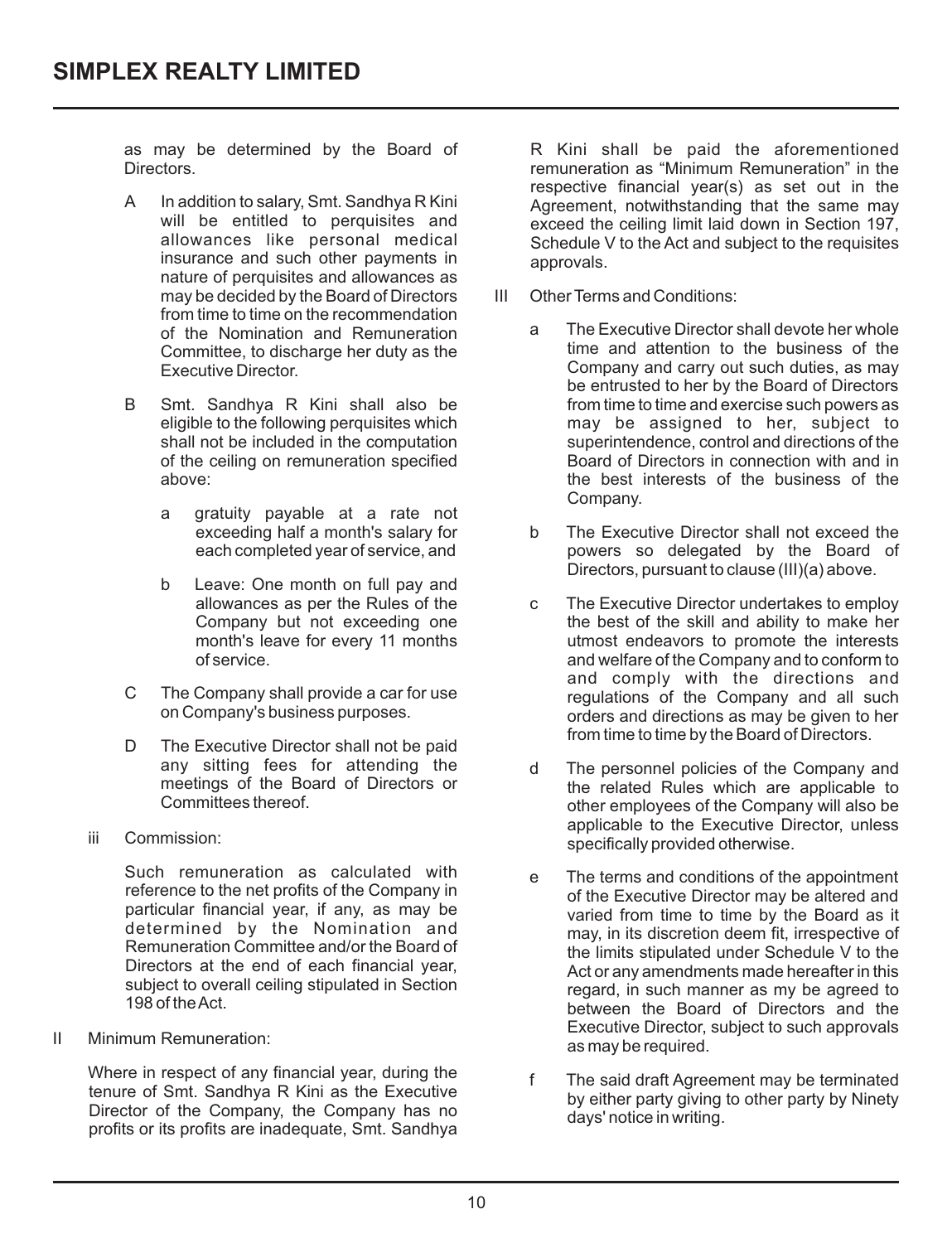g The aggregate of the remuneration as aforesaid shall be within the permissible limits laid down under Section 197, Schedule V and all other applicable provisions of the Act. All other terms and conditions of her appointment and remuneration of Smt. Sandhya R Kini as a Whole-time Director of the Company, as approved by the Members at the Hundred and Fourth Annual General Meeting held on  $8<sup>th</sup>$ August, 2017, remain unchanged.

The Members are being informed of the remuneration package by way of explanatory statement as given above.

The Board of Directors and an Executive Director have agreed on the terms of employment. After obtaining approval from Members, the Board will formally execute the Agreement with the Executive Director reflecting the terms.

The remuneration payable to Smt. Sandhya R Kini, Executive Director is in line with provisions, Schedule V to the Act and subject to the approval of the Members to be obtained at this AGM and to the extent any of the provisions herein are inconsistent or contrary to terms of such approval, the latter will prevail.

The period of office of Smt. Sandhya R Kini shall be liable to determination by retirement of directors by rotation. If Smt. Sandhya R Kini is re-appointed as a director, immediately on retirement by rotation, she shall continue to hold office of as the Executive Director of the Company and such re-appointment as director shall not be deemed to constitute break in her appointment as the Executive Director of the Company.

A copy of the Agreement is available for inspection without any fee by the Members at the Registered Office of the Company during normal business hours on all working days, upto and including the date of the AGM.

Except Smt. Sandhya R Kini, being an appointee, none of the Directors, Key Managerial Personnel of the Company and their relatives are concerned or interested, financial or otherwise, in the resolution set out at Item No. 5.

The Explanatory Statement together with the accompanying Notice may also be regarded as an abstract of the Agreement and Memorandum of interest under Section 190 of the Act.

The Board recommends the Resolution at Item No. 5 of the Notice for your approval.

## **Item No. 6**

The Board of Directors at its meeting held on 14<sup>th</sup> May, 2018, on an approval of the Audit Committee, approved the investment upto  $\bar{\tau}$  10,00,00,000/- ( $\bar{\tau}$  Ten Cores only ) each in one or more tranches in the Associate companies viz. Simplex Mills Company Limited (SMCL) and Simplex Papers Limited (SPL) respectively, by way of subscribing to Non–convertible Redeemable Preference Shares (NCRPS) of the face value of  $\overline{z}$  10 /- each.

The proposed investment in the SMCL and SPL may be construed as a "Related Party" within the meaning of Regulation 2(1)(zb) of the SEBI (Listing Obligations and Disclosure Requirements) Regulations, 2015 (the Listing Regulations) and Section 2(76) of the Companies Act, 2013 (the Act).

According to Regulation 23 of the Listing Regulations, a transaction with a Related Party shall be considered material if the transaction(s) to be entered into individually or taken together with the previous transactions during a financial year, will exceed 10 (Ten) percent of the annual consolidated turnover of the Company as per the last audited financial statement of the Company.

The proposed investment, if made, by the Company in the Associate companies upto  $\bar{\tau}$  10,00,00,000/- ( $\bar{\tau}$  Ten Cores only) each in one or more tranches, will exceed 10 (Ten) percent of the annual consolidated turnover of the Company as per the last audited financial statements of the Company for the year 2017-18. Thus, in terms of Regulation 23(4) of the Listing Regulations and Company's 'Policy on Materiality of and dealing with Related Party Transactions' and pursuant to applicable provisions of the Act and the Rules made thereunder, the proposed investment would require the approval of Members by way of an Ordinary Resolution.

The particulars of the contracts / arrangements / transactions with respect to aforesaid proposal of investment, as envisaged under clause 3 of the Rule 15 of the Companies (Meetings of Board and its Powers) Rules, 2014 as amended, are given as under: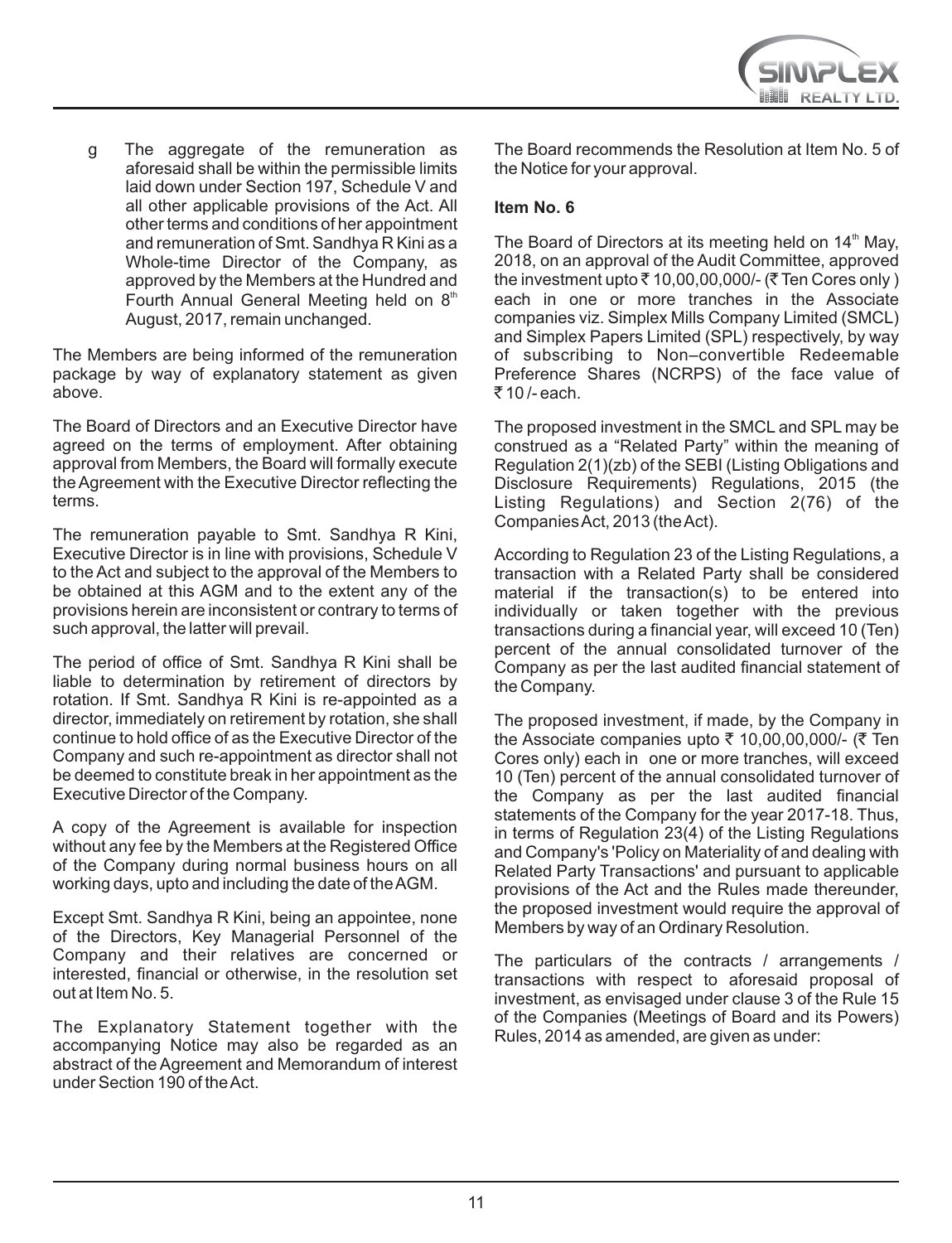| <b>Particular</b>                                                                                       | Details -1                                                                                                                                                                                                     | Details -2                                                                                                                                                                                                    |
|---------------------------------------------------------------------------------------------------------|----------------------------------------------------------------------------------------------------------------------------------------------------------------------------------------------------------------|---------------------------------------------------------------------------------------------------------------------------------------------------------------------------------------------------------------|
| Name of the Related Party                                                                               | <b>SMCL</b>                                                                                                                                                                                                    | <b>SPL</b>                                                                                                                                                                                                    |
| Name of the Directors or<br>KMP who are related                                                         | Shri Sabhapati G Shukla<br>Shri Shekhar R Singh                                                                                                                                                                | Shri Shekhar R Singh                                                                                                                                                                                          |
| Nature of Relationship                                                                                  | SRL holds 48.99 % equity shares in the<br>Paid up capital of SMCL                                                                                                                                              | SRL holds 49.01% equity shares in the<br>Paid up capital of SPL                                                                                                                                               |
| monetary value and<br>particulars of the contract or<br>arrangement                                     | Nature, material terms, It is proposed to subscribe upto One<br>Crore, NCRPS of ₹10/-each                                                                                                                      | It is proposed to subscribe upto One<br>Crore, NCRPS of ₹ 10/-each                                                                                                                                            |
| Any other information<br>relevant or important for the<br>members to take decision<br>on the resolution | SMCL is not in a position to raise /obtain<br>funds from any external sources, to the<br>extent possible, towards the<br>implementation of business strategies,<br>has requested to provide necessary<br>funds | SPL is not in a position to raise /obtain<br>funds from any external sources, to the<br>extent possible, towards the<br>implementation of business strategies,<br>has requested to provide necessary<br>funds |

As per Regulation 23(4) of the Listing Regulations, all entities falling under the definition of related parties shall abstain from voting on such resolutions whether the entity is a related party to the particular transaction or not, wherein approval of Material Related Party transactions is sought from Shareholders.

None of the Directors and/or Key Managerial Personnel of the Company and/ or their relatives are in any way concerned or interested, financially or otherwise in the Resolution at Item No. 6 of the Notice except to the extent of their shareholding held in the Company.

The Board recommends the Resolution at Item No. 6 of the Notice for your approval.

#### **DETAILS OF DIRECTORS RETIRING BY ROTATION/ SEEKING RE-APPOINTMENT AT THE MEETING**

#### **Re-appointment of Shri Tharavanat C SuseelKumar (Item No. 2)**

Pursuant to the provisions of Section 152 of the Companies Act, 2013 and the Rules made thereunder and Articles of Association of the Company and for determining the Director liable to retire by rotation Shri Tharavanat C. SuseelKumar, Director of the Company, shall be Director to retire by rotation and being eligible has offered himself for re-appointment.

Shri Tharavanat C. SuseelKumar has been associated with the Company since 2012. He is a post graduate and represent Life Insurance Corporation of India (LIC). He currently serves as a Zonal Manager of South Central Zone of LIC.

Shri Tharavanat C. SuseelKumar is not a Director on the Board of any other company and nor holds by himself or for any other person on a beneficial basis, any shares in the Company.

The Board considers that his continued association would be of immense benefit to the Company and it is desirable to continue to avail services of Shri Tharavanat C. SuseelKumar.

Except Shri Tharavanat C. SuseelKumar, being an appointee of LIC, none of the Directors of the Company and their relatives are concerned or interested, financial or otherwise, in the Resolution set out at Item No. 2 to the extent of their shareholding held in the Company.

#### **Re-appointment of Shri Sanjay N Damani as an Executive Director (Item No. 4)**

For the details of re- appointment of Shri Sanjay N Damani as an Executive Director of the Company, please refer to the above Explanatory Statement in respect to Special Business set out at Item No. 5 of the Notice of the AGM pursuant to the Companies Act, 2013.

By Order of the Board of Directors

**Shekhar R Singh** 

Mumbai, 14<sup>th</sup> May, 2018 Company Secretary

CIN: L17110MH1912PLC000351

## **Registered Office:**

30, Keshavrao Khadye Marg, Sant Gadge Maharaj Chowk, Mumbai-400 011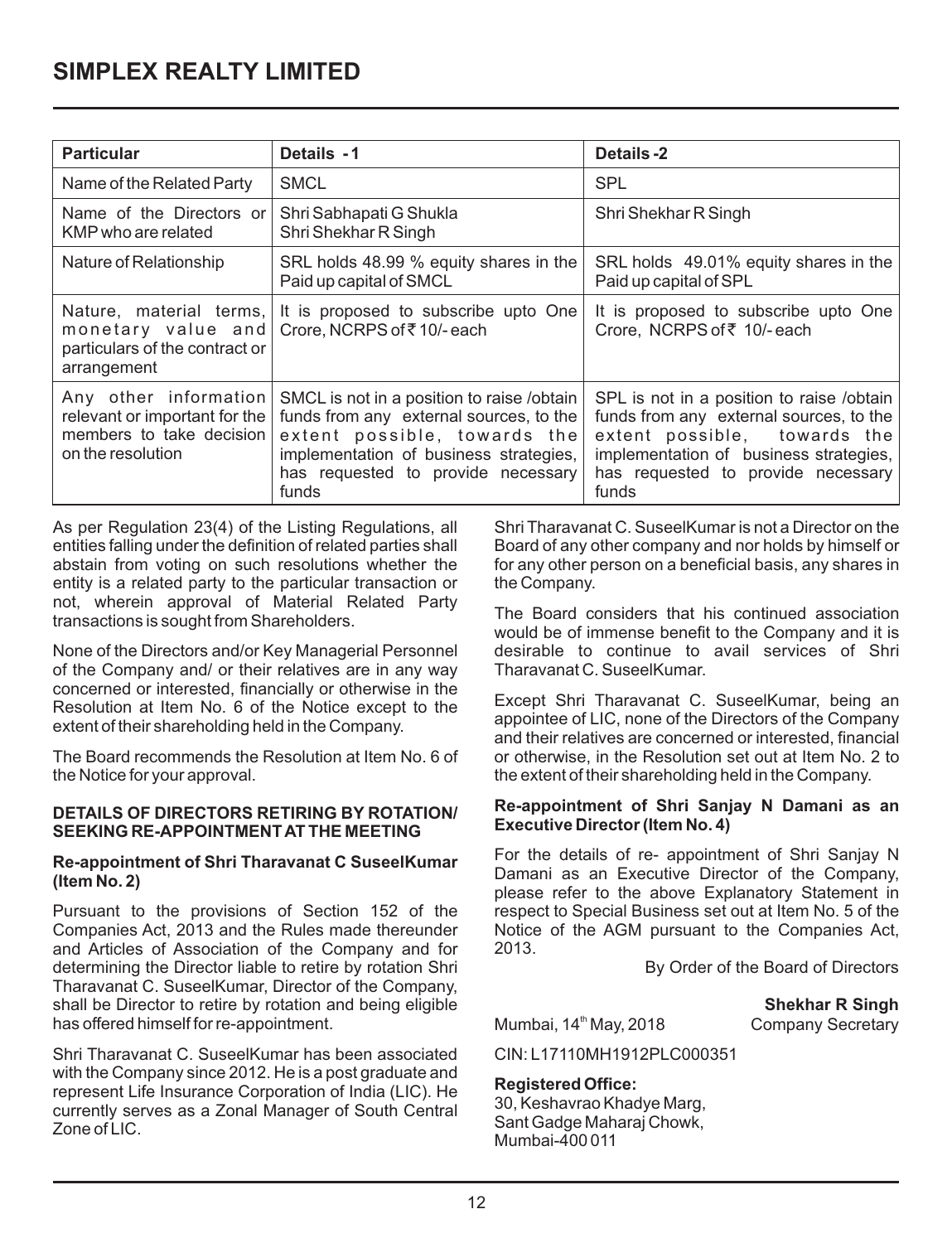

#### **Form No. SH-13 Nomination Form**

#### **[Pursuant to Section 72 of the Companies Act, 2013 and Rule 19(1) of the Companies (Share Capital and Debentures) Rules, 2014]**

To Simplex Realty Limited 30, Keshavrao Khadye Marg, Sant Gadge Maharaj Chowk, Mumbai - 400 011

I/We\_\_\_\_\_\_\_\_\_\_\_\_\_\_\_\_\_\_\_\_\_\_ the holder(s) of the securities, particulars of which are given hereunder, wish to make nomination and do hereby nominate the following persons in whom shall vest, all the rights in respect of such securities in the event of my/our death.

1. PARTICULARS OF THE SECURITIES (in respect of which nomination is being made):

| <b>Nature of securities</b> | Folio No. | No. of securities L Certificate No. | <b>Distinctive No.</b> |
|-----------------------------|-----------|-------------------------------------|------------------------|
|                             |           |                                     |                        |

## 2 PARTICULARS OF NOMINEE/S-

- a. Name:<br>b. Date of
- Date of Birth:
- c. Father's / Mother's / Spouse's name:
- d. Occupation:
- e. Nationality:<br>f. Address:
- Address:
- g. E-mail Id. & Telephone No.:
- h. Relationship with the security holder(s):

## 3. IN CASE NOMINEE IS AMINOR –

- a. Date of birth:<br>b. Date of attain
- Date of attaining majority:
- c. Name of guardian:
- d. Address of guardian:

## 4. PARTICULARS OF NOMINEE IN CASE MINOR NOMINEE DIES BEFORE ATTAINING AGE OF MAJORITY–

- a. Name:<br>b. Date of
- Date of Birth:
- c. Father's / Mother's / Spouse's name:<br>d. Occupation:
- Occupation:
- e. Nationality:<br>f Address:
- Address:
- g. E-mail Id. & Telephone No.:
- h. Relationship with the security holder(s)
- Relationship with the minor nominee:

Name(s) and Address of Security holder(s) Signature(s) Signature(s)

Name(s) and Address of Witness School and Address Signature Signature Signature Signature Signature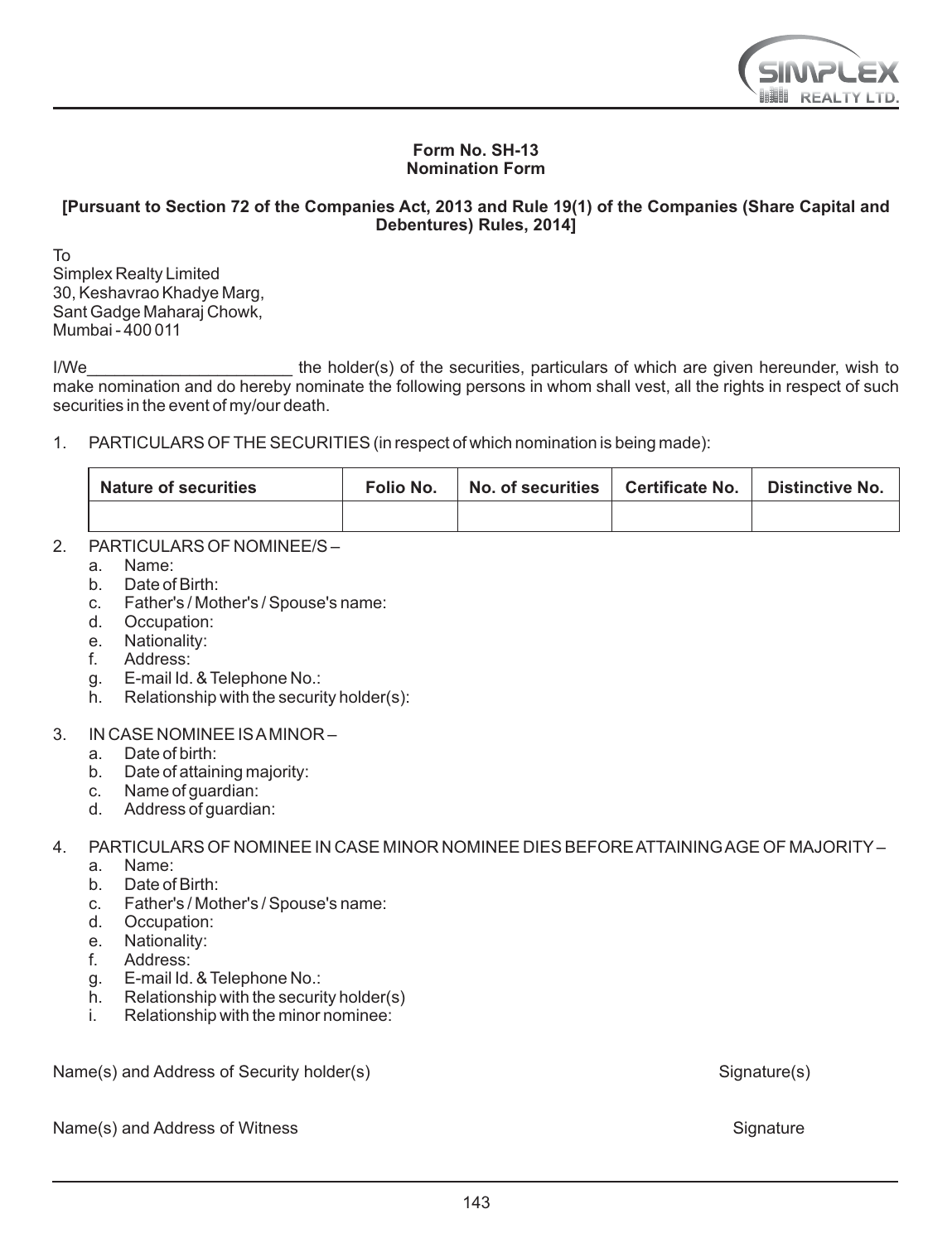#### **Form No. SH-14 Cancellation or Variation of Nomination Form**

## **[Pursuant to sub- section (3) of Section 72 of the Companies Act, 2013 and Rule 19(9) of the Companies (Share Capital and Debentures) Rules, 2014]**

To Simplex Realty Limited 30, Keshavrao Khadye Marg, Sant Gadge Maharaj Chowk, Mumbai - 400 011

I/We hereby cancel the nomination(s) made by me/us in favour of  $\Box$  (name(s) and address of the nominee) in respect of the below mentioned securities. **Or**

I/We hereby nominate the following person in place of example the section of the sect of the sect of the sect of the below mentioned securities in whom shall vest all rights in respect of such securities in the event of my / our death.

#### 1. PARTICULARS OF THE SECURITIES (in respect of which nomination is being made):

| Nature of securities | Folio No. | No. of securities | Certificate No. | Distinctive No. |
|----------------------|-----------|-------------------|-----------------|-----------------|
|                      |           |                   |                 |                 |

## 2. (a) PARTICULARS OF NOMINEE/S –

- i. Name:
- ii. Date of Birth:<br>iii Father's / Mot
- Father's / Mother's / Spouse's name:
- iv. Occupation:<br>v. Nationality:
- Nationality:
- vi. Address:
- vii. E-mail Id. & Telephone No.:
- viii. Relationship with the security holder(s):

#### (b) IN CASE NOMINEE IS AMINOR –

- i. Date of birth:
- ii. Date of attaining majority:
- iii. Name of guardian:
- iv. Address of guardian:

# 3. PARTICULARS OF NOMINEE IN CASE MINOR NOMINEE DIES BEFORE ATTAINING AGE OF MAJORITY–

- i. Name:
- Date of Birth:
- iii. Father's / Mother's / Spouse's name:
- iv. Occupation:
- v. Nationality:
- vi. Address:
- vii. E-mail Id. & Telephone No.:
- viii. Relationship with the security holder(s)
- ix. Relationship with the minor nominee:

Name(s) and Address of Security holder(s) Signature(s) Signature(s)

Name(s) and Address of Witness School and Address Signature Signature Signature Signature Signature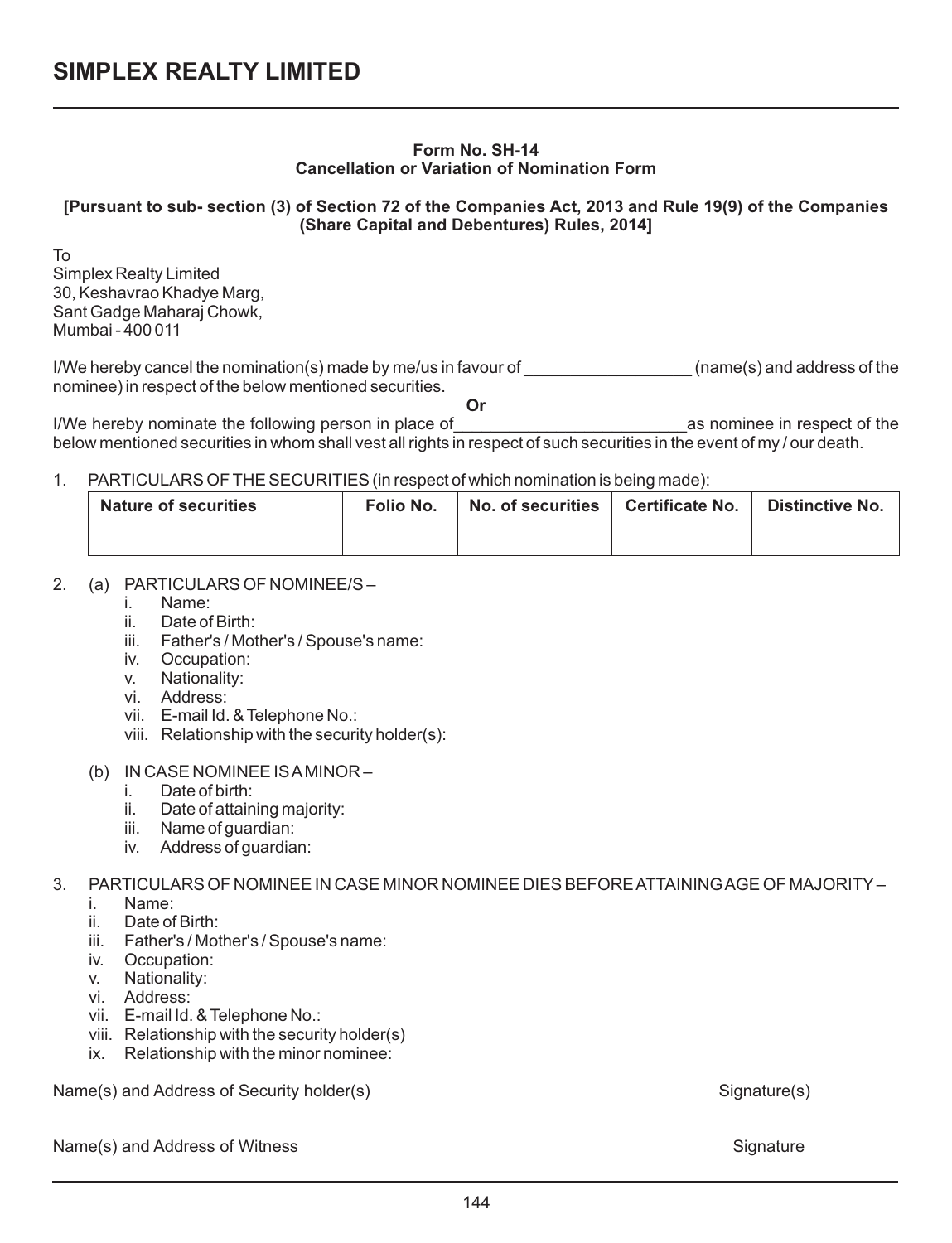|                                                                                                                                                              |                                                                                                                                                                                                                                                                                                              |                                       | CIN: L17110MH1912PLC000351<br>Registered Office: 30, Keshavrao Khadye Marg, Sant Gadge Maharaj Chowk, Mumbai - 400 011 |                               |           |
|--------------------------------------------------------------------------------------------------------------------------------------------------------------|--------------------------------------------------------------------------------------------------------------------------------------------------------------------------------------------------------------------------------------------------------------------------------------------------------------|---------------------------------------|------------------------------------------------------------------------------------------------------------------------|-------------------------------|-----------|
|                                                                                                                                                              |                                                                                                                                                                                                                                                                                                              |                                       | <b>ATTENDANCE SLIP</b>                                                                                                 |                               |           |
|                                                                                                                                                              | I hereby record my presence at the 105 <sup>th</sup> ANNUAL GENERAL MEETING held at M.C. Ghia Hall, 4 <sup>th</sup> Floor,<br>Bhogilal Hargovindas Building, 18/20, Kaikhushru Dubash Marg, Kala Ghoda, Mumbai 400 001 at 11.30. A.M. on<br>Wednesday, the 1 <sup>st</sup> day of August, 2018.              |                                       |                                                                                                                        |                               |           |
|                                                                                                                                                              |                                                                                                                                                                                                                                                                                                              |                                       |                                                                                                                        |                               |           |
|                                                                                                                                                              |                                                                                                                                                                                                                                                                                                              |                                       |                                                                                                                        |                               |           |
|                                                                                                                                                              |                                                                                                                                                                                                                                                                                                              |                                       |                                                                                                                        |                               |           |
|                                                                                                                                                              |                                                                                                                                                                                                                                                                                                              |                                       |                                                                                                                        |                               |           |
|                                                                                                                                                              |                                                                                                                                                                                                                                                                                                              | Full Name of Member                   |                                                                                                                        |                               | Signature |
|                                                                                                                                                              |                                                                                                                                                                                                                                                                                                              | Full Name of Proxy (in Block Letters) |                                                                                                                        |                               | Signature |
|                                                                                                                                                              | Members/Proxy holders are requested to bring the attendance slip duly completed when they come to the<br>1)<br>Meeting and hand them over at the entrance after affixing their signatures on them.<br>Members/Proxy holders should bring their copy of the Annual Report for reference at the Meeting.<br>2) |                                       |                                                                                                                        |                               |           |
|                                                                                                                                                              |                                                                                                                                                                                                                                                                                                              |                                       |                                                                                                                        |                               |           |
|                                                                                                                                                              |                                                                                                                                                                                                                                                                                                              |                                       | CIN: L17110MH1912PLC000351<br>Registered Office: 30, Keshavrao Khadye Marg, Sant Gadge Maharaj Chowk, Mumbai - 400 011 |                               |           |
| <b>PROXY FORM</b><br>[Pursuant to Section 105(6) of the Companies Act, 2013 and rules 19(3) of<br>the Companies (Management and Administration) Rules, 2014] |                                                                                                                                                                                                                                                                                                              |                                       |                                                                                                                        |                               |           |
|                                                                                                                                                              |                                                                                                                                                                                                                                                                                                              | Name of the Member(s)                 |                                                                                                                        | e-mail Id:                    |           |
|                                                                                                                                                              |                                                                                                                                                                                                                                                                                                              | Registered address:                   |                                                                                                                        | Folio No/*Client Id:<br>*DPID |           |
| 1.                                                                                                                                                           |                                                                                                                                                                                                                                                                                                              |                                       |                                                                                                                        |                               |           |
|                                                                                                                                                              |                                                                                                                                                                                                                                                                                                              |                                       |                                                                                                                        |                               |           |
|                                                                                                                                                              |                                                                                                                                                                                                                                                                                                              |                                       |                                                                                                                        |                               |           |
|                                                                                                                                                              | 2.                                                                                                                                                                                                                                                                                                           |                                       |                                                                                                                        |                               |           |
|                                                                                                                                                              |                                                                                                                                                                                                                                                                                                              |                                       |                                                                                                                        |                               |           |
|                                                                                                                                                              | 3.                                                                                                                                                                                                                                                                                                           |                                       |                                                                                                                        |                               |           |
|                                                                                                                                                              |                                                                                                                                                                                                                                                                                                              |                                       |                                                                                                                        |                               |           |

as my/our proxy to attend and vote (on a poll) for me/us and on my/our behalf at the 105<sup>th</sup> Annual General Meeting of the Company, to be held on Wednesday, the 1<sup>st</sup> August, 2018 at 11.30 A.M. at M.C. Ghia Hall, 4<sup>th</sup> Floor, Bhogilal Hargovindas Building, 18/20, Kaikhushru Dubash Marg, Kala Ghoda, Mumbai - 400 001 and at any adjournment thereof in respect of such resolutions as are indicated below: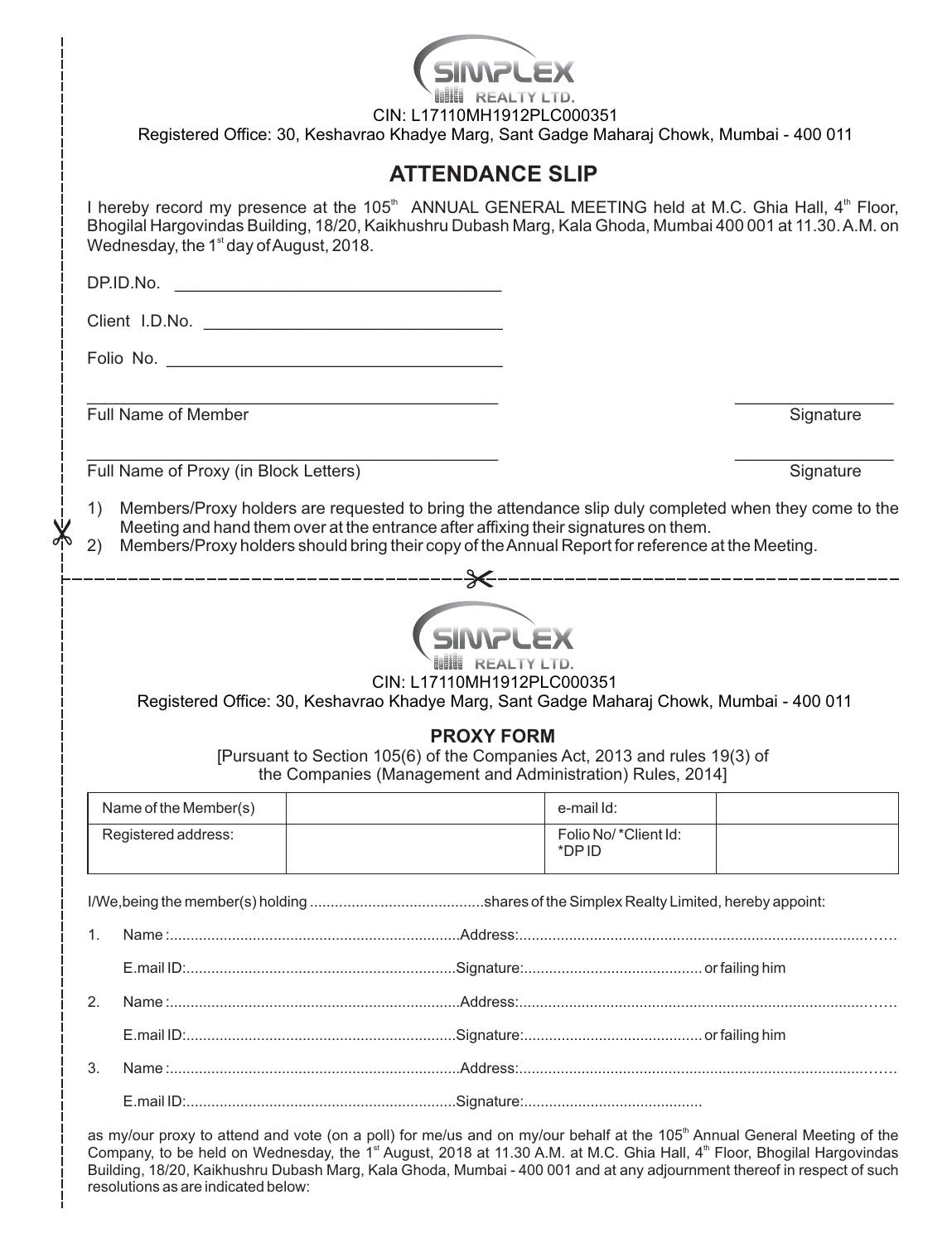I/ We wish my above proxy(ies) to vote in the manner as indicated in the box below:

| <b>Resolutions</b> |                                                                                                                                                |  | <b>Against</b> |
|--------------------|------------------------------------------------------------------------------------------------------------------------------------------------|--|----------------|
|                    | <b>Ordinary Business:</b>                                                                                                                      |  |                |
|                    | Adoption of the Audited Financial Statements (including the Consolidated Financial<br>Statements), the Reports of the Directors' and Auditors. |  |                |
| 2.                 | Re-appointment of Shri Tharavanat C SuseelKumar as a Director, who retires by<br>rotation                                                      |  |                |
| 3.                 | Appointment of Khandelwal and Mehta LLP, as Statutory Auditors.                                                                                |  |                |
|                    | <b>Special Business:</b>                                                                                                                       |  |                |
| 4.                 | Re-appointment of Shri Sanjay N Damani as an Executive Director.                                                                               |  |                |
| 5.                 | Revision in the terms of remuneration of Smt. Sandhya R Kini, Whole-time Director.                                                             |  |                |
| 6.                 | Approval for the Material Related Party Transaction(s).                                                                                        |  |                |

Signed this.............day of ..................................2018.

Signature of Member Signature of Proxy holder(s)

Note:<br>1.

- This form duly filled up, stamped and signed by the appointer or his attorney duly authorized in writing or if the appointer is a Body Corporate, under the seal or signed by an attorney duly authorized by it shall be deposited at the Registered Office of the Company alongwith the power of Attorney, if any under which the Proxy Form is signed, not less than 48 hours before the time for holding the meeting. AProxy need not be a member of the Company.
- 2.  $*$ This is only optional. Please put a " $\bar{v}$ " in the appropriate column against the resolutions indicated in the Box. If you leave the " For" or "Against" column blank against any or all the resolutions , your Proxy will be entitled to vote in the manner as he/she thinks appropriate.
- 3. Appointing a proxy does not prevent a member from attending the meeting in person if he/she so wishes.<br>4. In the case of Jointholders, the signature of any one holder will be sufficient, but names of all the iointh
- In the case of Jointholders, the signature of any one holder will be sufficient, but names of all the jointholders should be stated.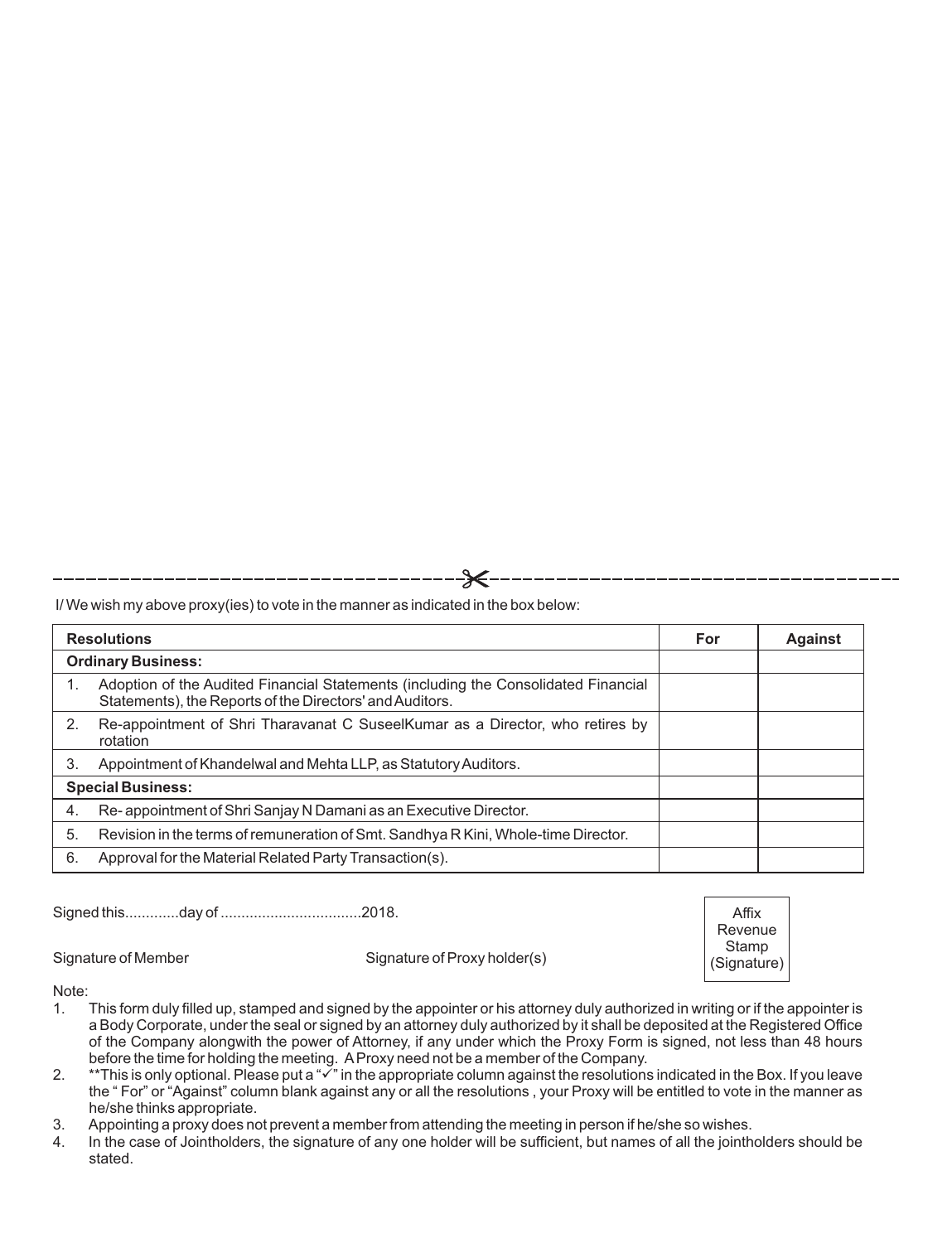

To Freedom Registry Limited Unit: Simplex Realty Limited Plot No. 101/102, 19th Street, MIDC, Satpur, Nashik- 422 007

## **Updation of Shareholder Information**

I/ We request you to record the following information against my/our Folio No.:

### **General Information:**

| Folio No.:                                                        |  |
|-------------------------------------------------------------------|--|
| Name of the first named Shareholder:                              |  |
| PAN:*                                                             |  |
| CIN/ Registration No.:*<br>(applicable to Corporate Shareholders) |  |
| Tel No. with STD Code:                                            |  |
| Mobile No:                                                        |  |
| Email Id:                                                         |  |

*\*Self-attested copy of the document(s) enclosed*

## **Bank Details**

| I IFSC:<br>$(11$ digit) | MICR:<br>$(9$ digit) |
|-------------------------|----------------------|
| Bank A/c Type:          | Bank A/c No.:*       |
| Name of the Bank:       |                      |
| Bank Branch Address:    |                      |

*\* A blank cancelled cheque is enclosed to enable verification of bank details.*

I/ We hereby declare that the particulars given above are correct and complete. If the transaction is delayed because of incomplete or incorrect information, I/ We would not hold the Company/ STAresponsible. I/ We undertake to inform any subsequent changes in the above particulars as and when the changes take place. I/ We understand that the above details shall be maintained by you till I/We hold the securities under the above mentioned Folio No.

Place:

Date: Signature of Sole/ First holder